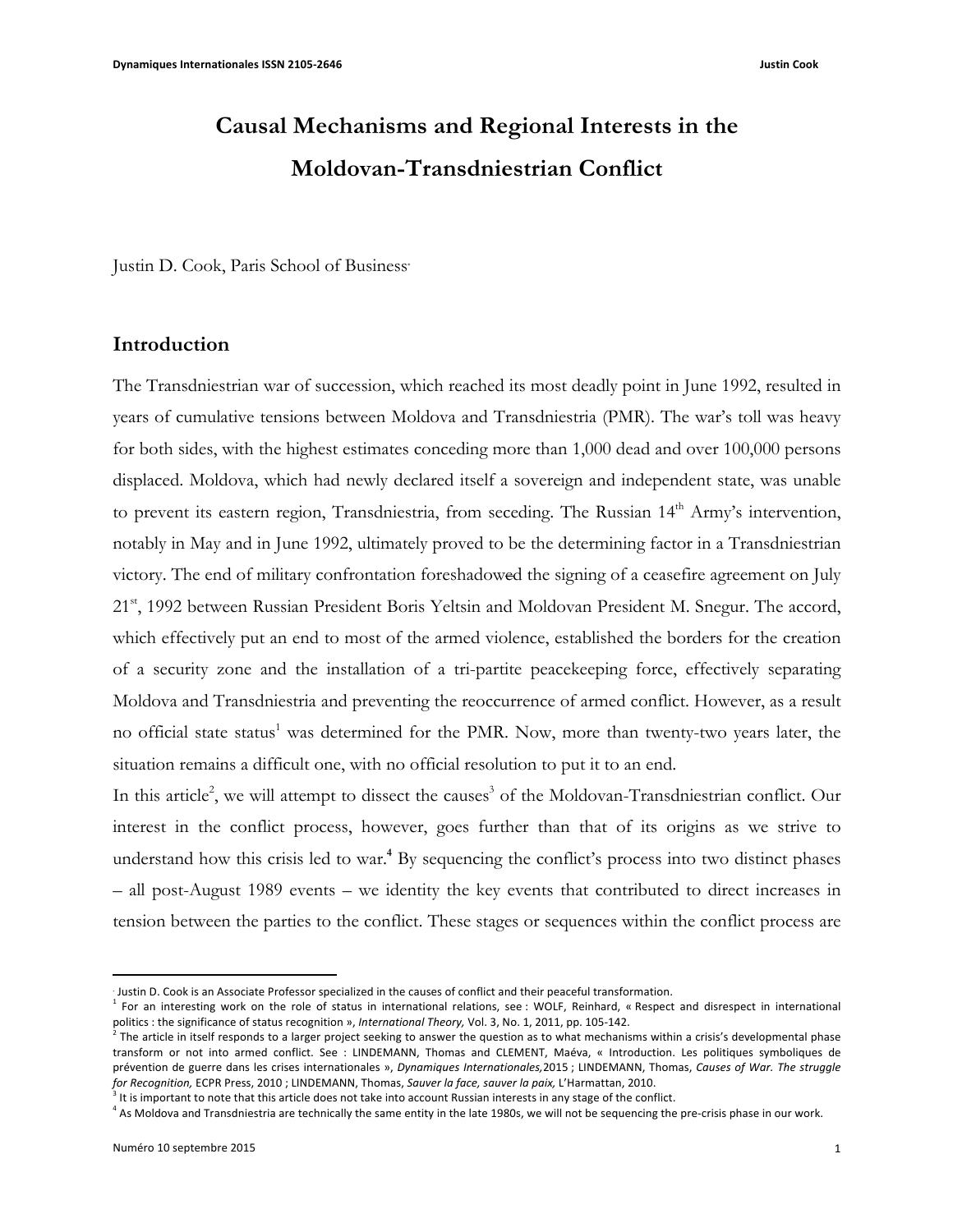determined by the following variable: the Moldovan language laws of August 1989 as the triggering factor of the crisis. This triggering factor is of course, one amongst many mechanisms contributing to the steady growth of discord between actors in phase one: from non-violent protests to armed violence within the time frame 1989 to August 1991.

We consider phase two as the point of no possible return from crisis. This stage, which occurs from September 1991 until June 1992, represents the period during which war became inevitable.<sup>5</sup>

Analysis of the key events that occur within the provided timeframe provides additional insight as to the actors' interests at specific times throughout the conflict. Here, we not only focus on the different policies implemented in relation to those interests but also their impact on actors' ability to (mis)manage the conflict. These elements allow us to answer some of the most important questions in regard to our understanding of the conflict's process.<sup>6</sup>

Although this study positions itself within the conflict's developmental process, it would bear relatively little meaning without a basic historical approach to our regional actors. Only by means of this framework are we able to fully provide an explanation as to what factors were responsible for prolonging the crisis and why. To this objective, we therefore propose to use specific selective analytical criteria in our case study. After laying the foundation for a context ripe for conflict, we examine both actors' policies and interests in maintaining an effective deterrence posture and their respective policies of reassurance towards one another, as well as applicable economic and symbolic interests. For each criterion a score between « 0 to 3  $\mathbf{v}^7$  is provided to indicate the relative strength or weakness of each actor's actions and the policies employed in relation to their interests.

We thus begin our study with a brief summary of the major events, divided into two phases within the timeframe of late 1989 to June 1992. Then, we examine our initiating actor, Moldova. In an attempt to understand the state's characteristics and position with regard to the outbreak of the crisis and conflict, we evaluate this actor with regard to its regime type, the image it projects, and its vision of the enemy. Finally, we provide a rationale for the criteria used to evaluate the course of the conflict.

 $5$  Other possible sequences or phases of the conflict process can be considered. For example, phase 1 : from the late 1980s to August 31, 1989; phase 2 : from September 1989 to February 1992; phase 3 : from March 1992 to mid-June 1992; phase 4 : From the end of June 1992 to July 1992. We will limit our case study to a two-phase conflict process.

<sup>&</sup>lt;sup>6</sup> For interesting theoretical perspectives on the causes of conflict, see : CASHMAN, Greg, *What Causes War* ? *: An Introduction to Theories of* International Conflict, Rowman & Littlefield Publishers, 2<sup>nd</sup> edition, 2013 ; HENSEL, Paul R., « Charging a Course to Conflict : Territorial Issues and Interstate Conflict, 1816-1992 », *Conflict Management and Peace Science*, Vol. 15, No. 1, Fall, 1996, pp. 43-73 ; LEBOW, Richard Ned, *Why Nations Fight* : The Past and Future of War, Cambridge University Press, 2010 ; LEVY, Jack S. and THOMPSON, William R., Causes of War, Wiley-Blackwell, 2010 ; LINDEMANN, Thomas, *Causes of War* : The Struggle for Recognition, op. cit. ; LINDEMANN, Thomas, La Guerre: Théories, Causes, Règlements, Armand Colin, 2010 ; LINDEMANN, Thomas, Sauver la face, sauver la paix : Sociologie constructiviste des crises *internationales*, op. cit

 $7 \times 0 \times 1$  or absent;  $\times 1 \times 1$  or weak;  $\times 2 \times 1$  for moderate; and  $\times 3 \times 1$  for strong.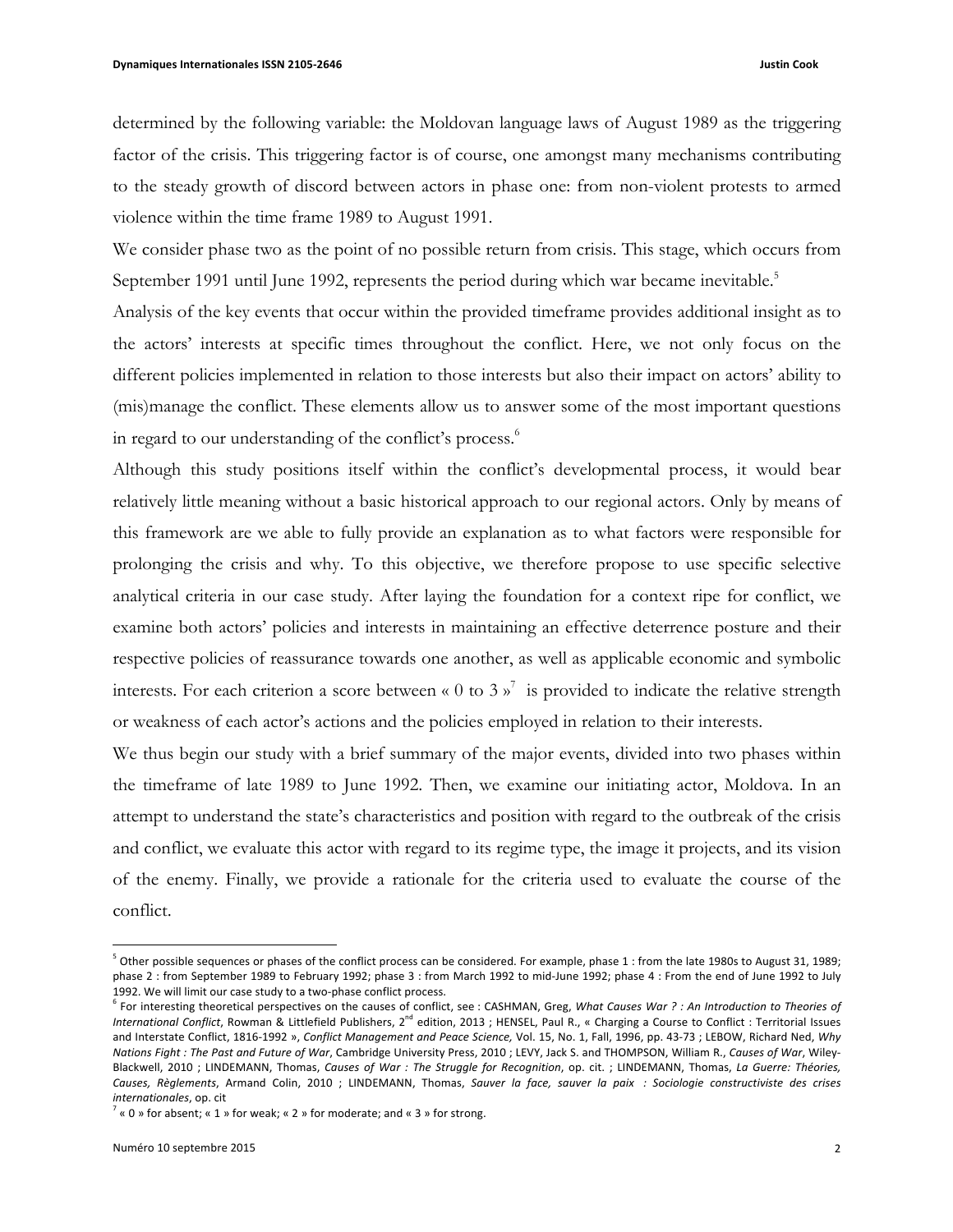## **A Chaotic Road to Crisis**

## *Phase 1: September 1989 – August 1991*

The end of the 1980s was marked by the development of a new national Moldovan<sup>8</sup> sentiment, one which drove the nation towards a desire for independence. Characterized by popular protests as well as a number of important socio-political reforms, it was led notably by the Moldovan Popular Front. These national reforms were at the time not only vital for Moldova's path to independence and the construction of its new state, but also were critical in the birth of its new identity. The development of this new political environment effectively paved the way for Transdniestrian<sup>9</sup> secession.

The mid to late 1980s context characterized by perestroika and glasnost heavily influenced the Moldovan political and social agenda (Kolstø, Edemsky and Kalashnikova 1993, p.979). In 1989, at the height of this period, the situation became increasingly contentious as the Moldovan Soviet Supreme adopted the first of a series of reforms that were perceived by Transdniestria as radical<sup>10</sup> and overly nationalistic (Kolstø et al. 1993). On August 31, 1989, a series of language laws were enacted, officializing the Moldovan language (Latin script over the Cyrillic alphabet). This law forced all elites to pass exams in the recognized language by the deadline of 1994 (Chinn and Roper 1995, pp.296-298). The adoption of a new Moldovan flag, national anthem, and re-institutionalized Moldovan language (all very similar to those of Romania's) set the stage for a crisis that ultimately spun out of control.<sup>11</sup> Moldova had become deep-rooted in the pan-Romanian movement by the time 1990 rolled around. The 1990 Moldovan elections confirmed the PMR's fear of a forced reunification with Romania as ethnic Moldovans held the majority and Popular Front members, including President M. Snegur and Prime Minister M. Druc, were noted for their support of reunification (Roper 2001 : 105). In response, the left bank city of Ribnistya declared sovereignty (ibid p.106), and Moldovan nationalistic policies in turn encouraged Transdniestria to develop its own desire for independence. A series of critical events ensued. On May 6, 1990, Moldova and Romania agreed on a day of 'open borders' (Kolstø et al., 1993, p.989); on June 23, 1990, Moldova declared itself sovereign from Russia followed by a complete declaration of independence on August

 $8$  The official name of was Moldavian Soviet Socialist Republic (MSSR). To avoid confusion, « Moldova » or « right bank » will be used from this point.

We may refer to Transdniestria as the left bank or the PMR, meaning the Pridnestrovian Moldavaian Republic.

<sup>&</sup>lt;sup>10</sup> « Report No. 13 », *CSCE Mission to Moldova*, November 13, 1993, p. 3.

<sup>&</sup>lt;sup>11</sup> « The Moldovan-Administered Latin-Script Schools in Transdniestria : Background, Current Situation, Analysis and Recommendations », Report 2012, *OSCE Mission to Moldova and OSCE High Commissioner on National Minorities*, 2012, pp. 6-7.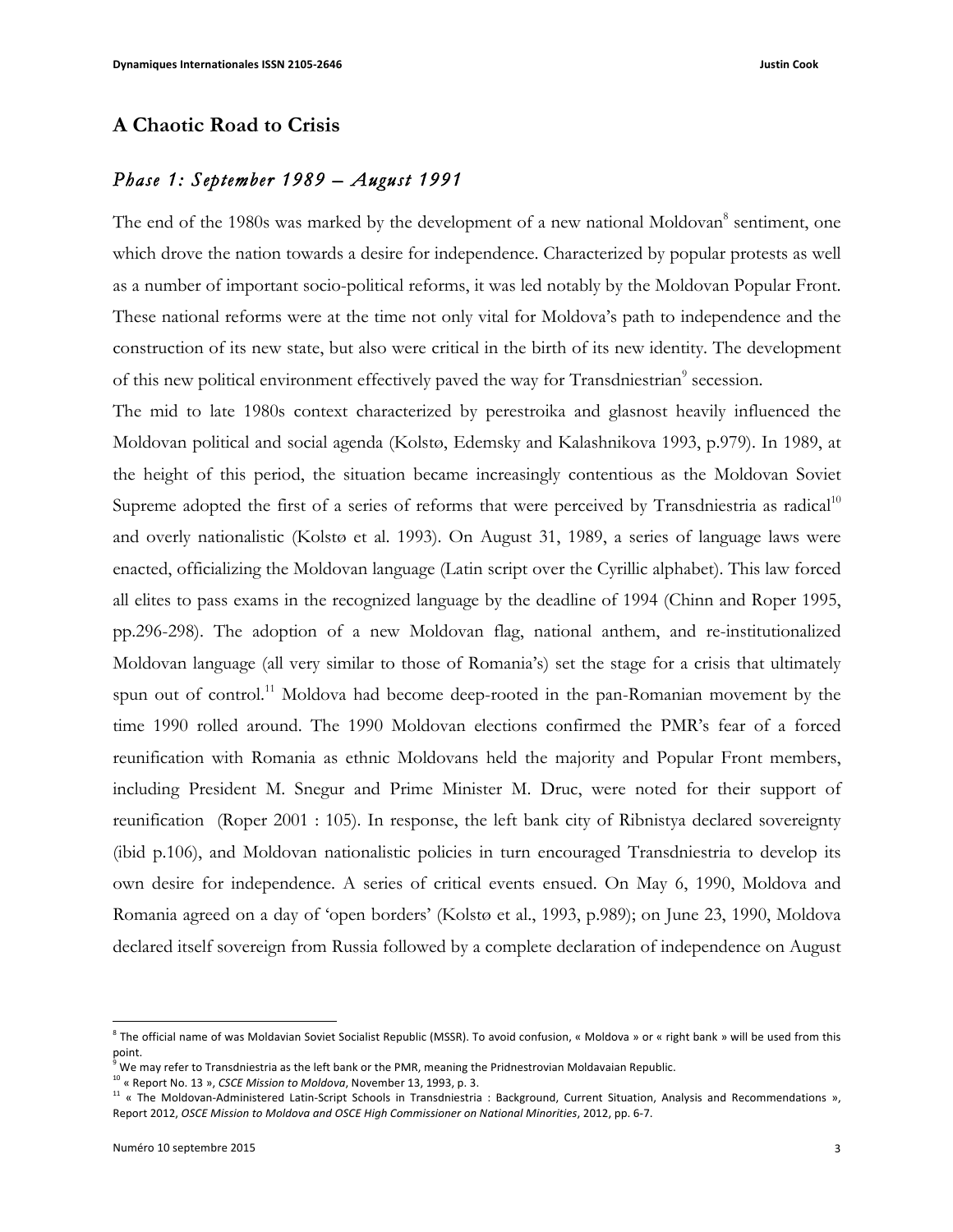23, 1991, marking the end of the road for any possible political pacification with the PMR. Subsequently, Transdniestria seceded from Moldova on September 2, 1990.<sup>12</sup>

The Transdniestrian declaration of independence was a symbol of the escalation in the tensions with Moldova. Several months after the declaration, Transdniestria conducted its own elections (which were boycotted by Moldova<sup>13</sup>) and I. Smirnov was elected president of Transdniestria. Gradually, the dissidence increased and in November armed violence between police broke out in the left bank city of Dubossary, causing the deaths of three civilians (Nantoi 2014). The end result was the further development of a climate favorable for war. In this sense, the beginning of violence did not occur between banks but within a city.<sup>14</sup>

These actions, in addition to the Moldovan rejection of August 1991 putsch attempt in Russia, undoubtedly played a vital role in the events to follow and had a significant impact on Transdniestrian behavior. The Moldovan declaration of sovereignty supported the left bank fears of reunification with Romania, notably within the Russian-speaking population in that area (Hill 2012, p.50 ; Kolstø et Malgin 1998, p.105). As a result, the situation became a point of no return for the prevention of war.

## **The unfortunate reality of war**

## *Phase 2: September 1991 – June 1992*

Between the months of September and November of 1991, both governments sought to pass laws in an attempt to impose their legitimacy. This simply succeeded in increasing animosity between the two actors as fighting began between Moldovan police and Transdniestrian forces in early January 1992 (Ozhiganov 1997, p.174). In March 1992, M. Snegur declared a state of emergency that further inflamed tensions; the next month saw a failed Moldovan attempt to retake the right bank city of Bender through force (Lynch 2004, p.55). Military confrontation continued between the two sides with Bender still up for grabs. The crisis continued to gain momentum until June 1992, and during a very short, but intense clash the Moldovan armed forces finally overtook thecity of Bender from the PMR. With victory apparently more or less assured for Moldova, the Russian 14th Army directly intervened on behalf of the Transdniestrians and a major battle between the 14th Army and Moldova ensued on June 19, 1992. The direct participation of the Russian 14th Army in the battle

 $12$  Gagauzia, Moldova's other breakaway region had proclaimed its independence on August 19, 1990.

<sup>13 «</sup> Transdniestrian Conflict » op. cit., p. 2.

 $14$  Ibid.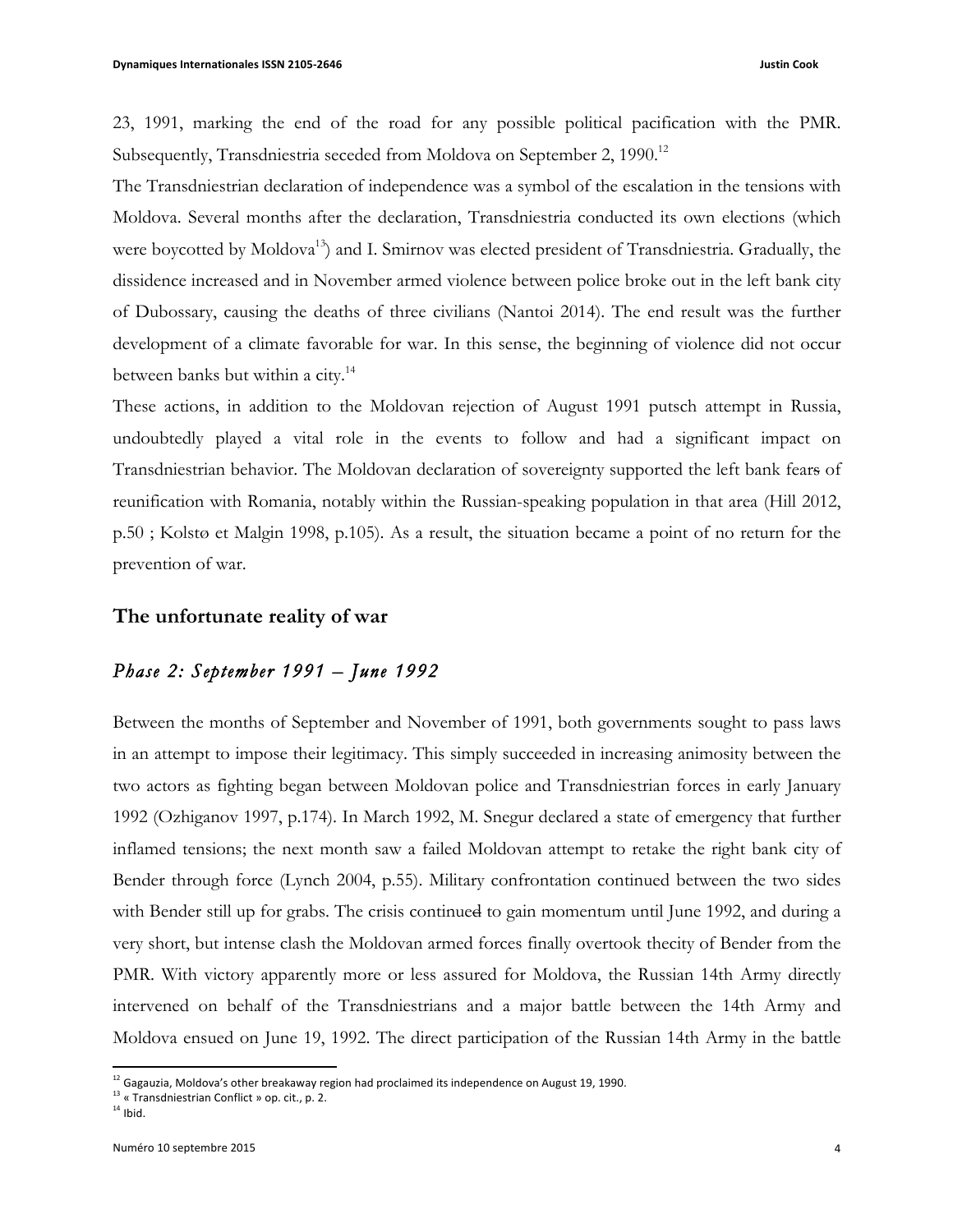forced the Moldovan military to retreat within a few days and led to the end of the conflict. By June 21, 1992, Moldovan military forces began to withdraw from the city, and on July 7th Chisinau and Moscow lay the foundations for a cease-fire agreement that was to be finalized on July  $21<sup>st</sup>$  in Moscow.<sup>15</sup>

The events leading to this climatic point and preceding the major battle over Bender illustrate the growth of a violent response that initially was not seen during the first phase. Importantly, these become indicators that the ante had been upped for both players in the conflict.

## **Popular legitimacy as a catalyst for the Moldovan actions**

To further develop an understanding of the underlying causes for the actions of the involved parties, it is necessary from this point on to classify certain characteristics in regard to each state leader and state's policies in the management of the conflict. Here we begin with the crisis initiating country, Moldova.

#### *Moldovan Political Regime = 0, Democratic*

The turbulence created by the USSR's perestroika and glasnost policies had a significant impact on Chisinau. The 1989 September crisis triggered by the languages laws had very strong support on the right bank, in which over 500,000 people turned out on at least six occasions prior to August 1989<sup>16</sup> (Ionescu 2002, p.13) to support Moldova's path towards independence. Contrary to the left bank, political legitimacy and public support was very strong in right bank Moldova as major political institutions and protests were centered in Chisinau. The popular movement was one that sought to establish for the first time a state and to rediscover a lost identity. In this sense, one could put forth that thought Moldova's path to independence was not conducted by 'going to the polls' but by a general popular mobilization from the ground up. When general elections were held in 1990, power was brought to a large number of « ethnic Moldovans ».<sup>17</sup>

 $15$  It is interesting to note that Transndneistrian leader, I. Smirnov was present as an observer and is not a signatory party to the cease fire agreement.

<sup>&</sup>lt;sup>2</sup> « Moldova : No Quick Fix » *International Crisis Group*, Europe Report No. 147, August 12, 2003, p. 3.

<sup>&</sup>lt;sup>17</sup> It could be interesting to further distinguish between the popular movement occurring from the ground-up to that of those responsible for passing major reforms without consultation of the left bank population.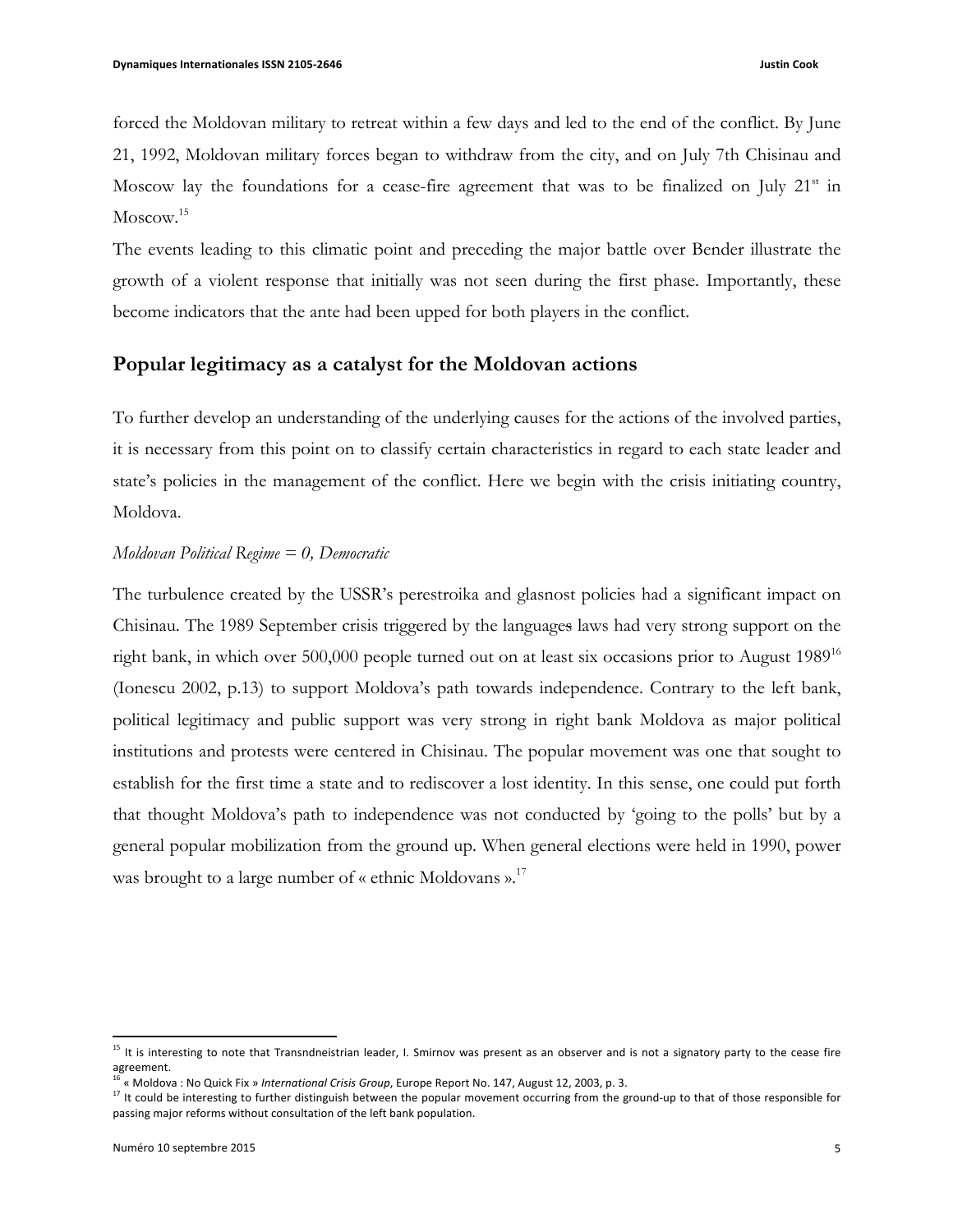## *Hubristic presentation of the Moldovan state*<sup>18</sup> =  $+3$ , *Strong*

Moldovan First Secretary, S. Grossu, originally opposed to Moldovan linguistic reforms during the late 1980s (Parmentier 2003, p.29), later spearheaded Moldova's national movement, but could do nothing to stop it once the situation began to deteriorate (King 2000, pp.121-142). The use of « ethnic nation-building symbols » in Moldova's drive for independence played a very relevant role in the presentation of the Moldovan state (Kolstø 1996). The September 1989 crisis that was derived from the language laws in August, were strongly supported by right bank proponents for linguistic independence but adamantly opposed and considered as aggressive by the left bank Russianspeaking population. As the crisis developed, Moldova implemented additional nationalist reforms which resulted in continued isolation of the left bank population.<sup>19</sup> The Russian-speaking left bank population and its elites were well-off until those reforms came about (Chinn, p.313). Thus the loss of the Russian language's official status after the 1989 language laws was perceived as a threat (Prina 2013, p.3). Theday after the vote to enact the language acts, close to two hundred left bank companies went on strike demanding the return of Russian as the official language of interethnic communication.<sup>20</sup>

As the pan-Romanian movement took root in Moldova, the possibility of reunification with Romania also became a deeply troubling issue in the eyes of the left bank population (Bădescu 2012, pp.25-38). Forced integration of Transdniestria became a real fear accentuated by the fact that the right bank shared both historical and linguistic characteristics with Romania (Cojocaru 2006, p.261). The opposition to the eventuality of forced reunification of the left bank was relevant for several reasons. The majority of the left bank population, representing a Slavic majority, identified themselves with origins other than that of Romanian (Blakkisrud et Kolstø 2011, p.196 ; Şveţ 2013 p.106 ; Troebst 2003). Secondly, from a historical standpoint, the left bank never considered itself as being a part of Romania, except for the years of Romanian occupation between 1941 until 1944. During this period, Bessarabia, Bukovina and Transdniestria were victims of mass atrocities and deportations at the hands of Romania (Dembinska et Iglesias 2013, p.6 ; King 2000, p.95 ; Waters 1997, p.72). This deeply traumatic experienced by the left bank quickly became relived and firmly rooted in opposition as the region perceived it would undoubtedly suffer once more from the

 $18$  It is difficult to assess individual Moldovan leaders during the pre-crisis and crises stage – from a Transdniestrian perspective. We therefore turn our attention to the developing context of crisis and the nature of the Moldovan nationalist political reforms.

 $19$  It is also important to remember that Moldova's other region, Gagauzia will too have difficulty coping with the new reforms and comes into existence on August 19, 1990.

<sup>&</sup>lt;sup>20</sup> « Workers Vow to Continue Strikes - USSR », *Sydney Morning Herald*, Australia, September 1, 1989.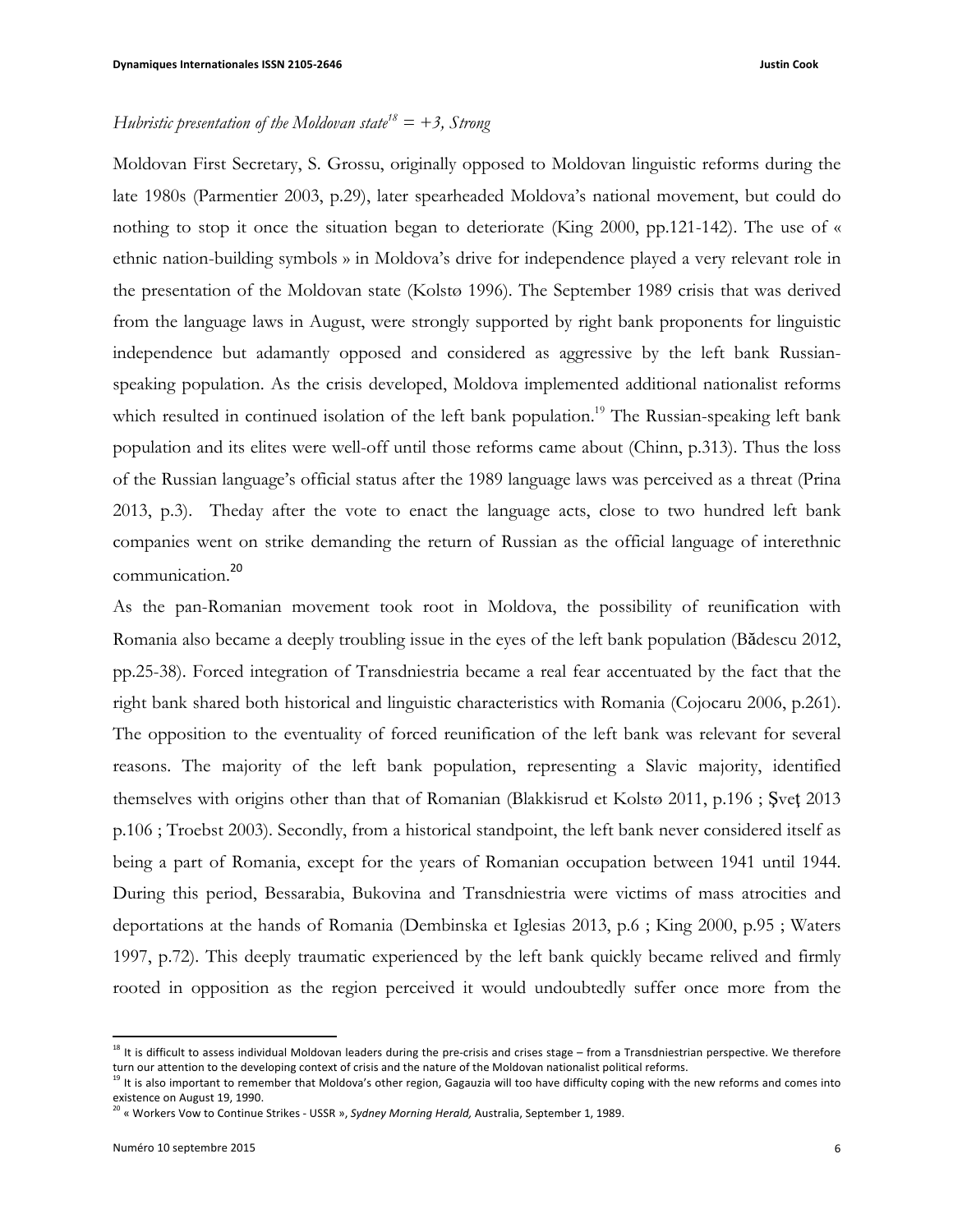« Romanian fascists ». Specifically identifying itself with a no longer present USSR meant that Transndniestria was alone in its combat against the right bank and Romania, which certainly compounded anti-Romanian sentiment (Natoi 2001, p.1).

## *Moldovan Image of the enemy21 = + 3, Strong*

Within right bank Moldova, there seemed to be few questioning its legitimacy in its path to independence and its actions to ensure it after the 1989 language laws. There was much more at stake than just that. It was the promotion of a new identity and its own state<sup>22</sup> that had seemed to escape it for centuries (King 1994, pp.345-368 ; King 2000, pp.120-167). Moldova suffered mightily during the soviet period which saw the exile of Moldovan intellectuals toward Siberia and the strategic placement of Russian migrants in the country, ensuring the county's process of the Russification (Parmentier 2003, pp.27-28). The extent of this went as far as convincing the country that it was distinct from Romania despite the two countries' shared heritage and language (Dima, 1991, p.54). The Moldovan path towards independence meant it had to figure out three major identity based issues all linked to the linguistic question: the integration and the use of the Latin alphabet, the formalizing of a state language, and the recognition of the linguistic identity of Moldova (Ionescu 2002, p.13). In this sense, Moldovans were rejecting the Russian language in their pan-Romanian movement (King 2000, p.3). « […] These were acts of historical justice, the first step toward reappropriating a Romanian identity obscured by some seven decades of Soviet propaganda (ibid p.4). » In the context surrounding glasnost and perestroika, coupled with the linguistic movements in the Baltic states (Parmentier 2003, p.30), Moldovan intellectuals became inspired to ensure their own linguistic liberalization (Ionescu 2002, p.13; Nantoi 2014).<sup>23</sup> For the Romanian speaking population, it was time to open the door towards its own path to independence. This meant that no compromises were possible in the act of declaring only one official national language and national state.<sup>24</sup>

#### **Moldovan interests without means to manage conflict**

Transdniestria officially seceded from Moldova on September 2, 1990. Prior to the 1989 crisis with Moldova however, the territory naturally did not have an official government in place. Many of the left bank leaders were members of the Moldovan parliament. This made it difficult to position

 

 $21$  It is important to note that right bank Moldova's historical grievances have more to do with Russian than with the PMR.

 $22$  « Report No. 13 », op. cit.

 $23$  « Moldova : No Quick Fix », op. cit., p. 2.

<sup>&</sup>lt;sup>24</sup> « Moldavians demonstrate », *Daily Breeze*, California, September 1, 1989.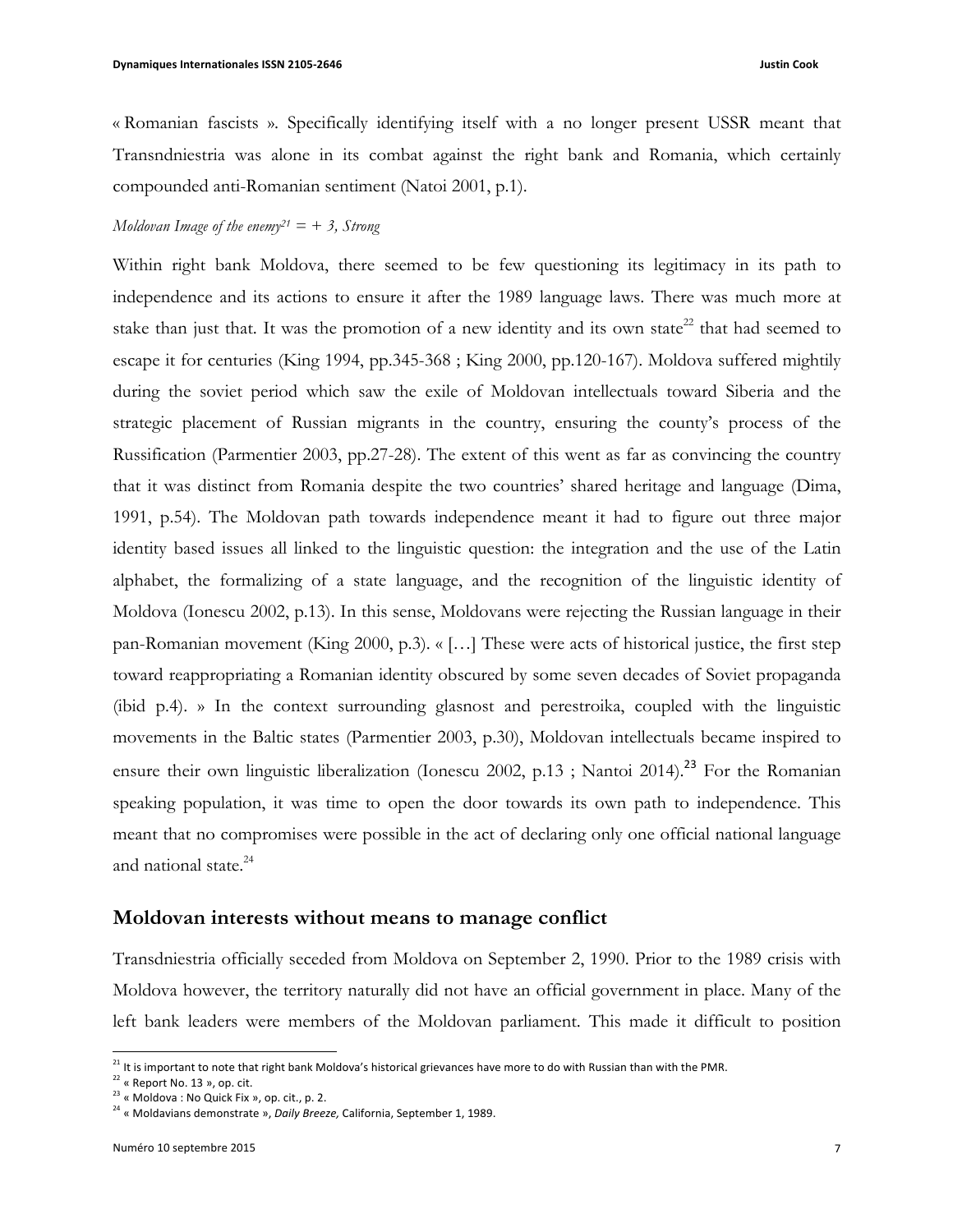themselves within an official, unified policy towards or for Transdniestria prior to the 1989 crisis. But the actions of the left bank population, coupled with those of the elites, constituted a set behavior for left bank, which in this sense are included in a policy post-1989. We will therefore concentrate our efforts on Moldova during the crisis, which appears more relevant to understanding the causal process.

## **Moldovan deterrence posture**

## *Phase 1: September 1989 – August 1991*

#### *Moldovan Deterrence = +1, Weak*

Moldova, the stronger of the two sides, may have been able to implement a relatively effective deterrence posture<sup>25</sup> pursuant to Transdniestrian actions. At no time was Moldovan state security at risk, though it lacked military alliances and even a credible military. Its forces outnumbered those of the Transdniestrians alone. However, it is important to recall that those forces were composed at some point in time of approximately 10,000 plus police officers and then another 60,000 volunteer reservists. (Roper 2001, p.107). Moldova's deterrence posture is probably better explained by its coercive actions than by its armed forces in the first phase. On September 4, 1990, Chisinau formed a corps of 10,000 to be used against both Transdniestria and Gagauzia (Ozhiganov 1997, p.163). On November 2, 1990, it engaged separatist forces in the left bank city of Dubossary, resulting in the deaths of three people. Moldova had the upper hand in military force in this first phase, but this had little to no impact in convincing or forcing Tiraspol from continuing its path towards full separation. Deterrence was never properly established early on by Moldova. A few reasons may explain this reality. The first is most likely due to the fact that that Chisinau was not seeking in itself to cause conflict with the left bank although it was readily unprepared for war with Tiraspol. It also appears that neither side had the military capability to prevent the unfolding of the crisis. Furthermore, Transdniestria's responses to the sociopolitical reforms were not foreseen by the Moldovan decision makers with the realization that they would ultimately lead to a major crisis that could not be resolved. Unable to prevent the PMR from breaking away and thus allowing continued « separatist » action directly resulted in the increase in tensions.

 

<sup>&</sup>lt;sup>25</sup> On this subject see : FREEDMAN, Lawrence, *Deterrence*, Polity, 2004 ; GEORGE, Alexander and SMOKE, Richard, Deterrence in American Foreign Policy, Columbia University Press, 1974; KAUFMANN, William W., The requirements of deterrence, Center of International Studies Princeton University, 1954 ; SCHELLING, Thomas C., The Strategy of Conflict, Harvard UniversityPress, 1981 ; SNYDER, Glenn H., Deterrence and Defense : Toward a Theory of National Security, Princeton University, 1961.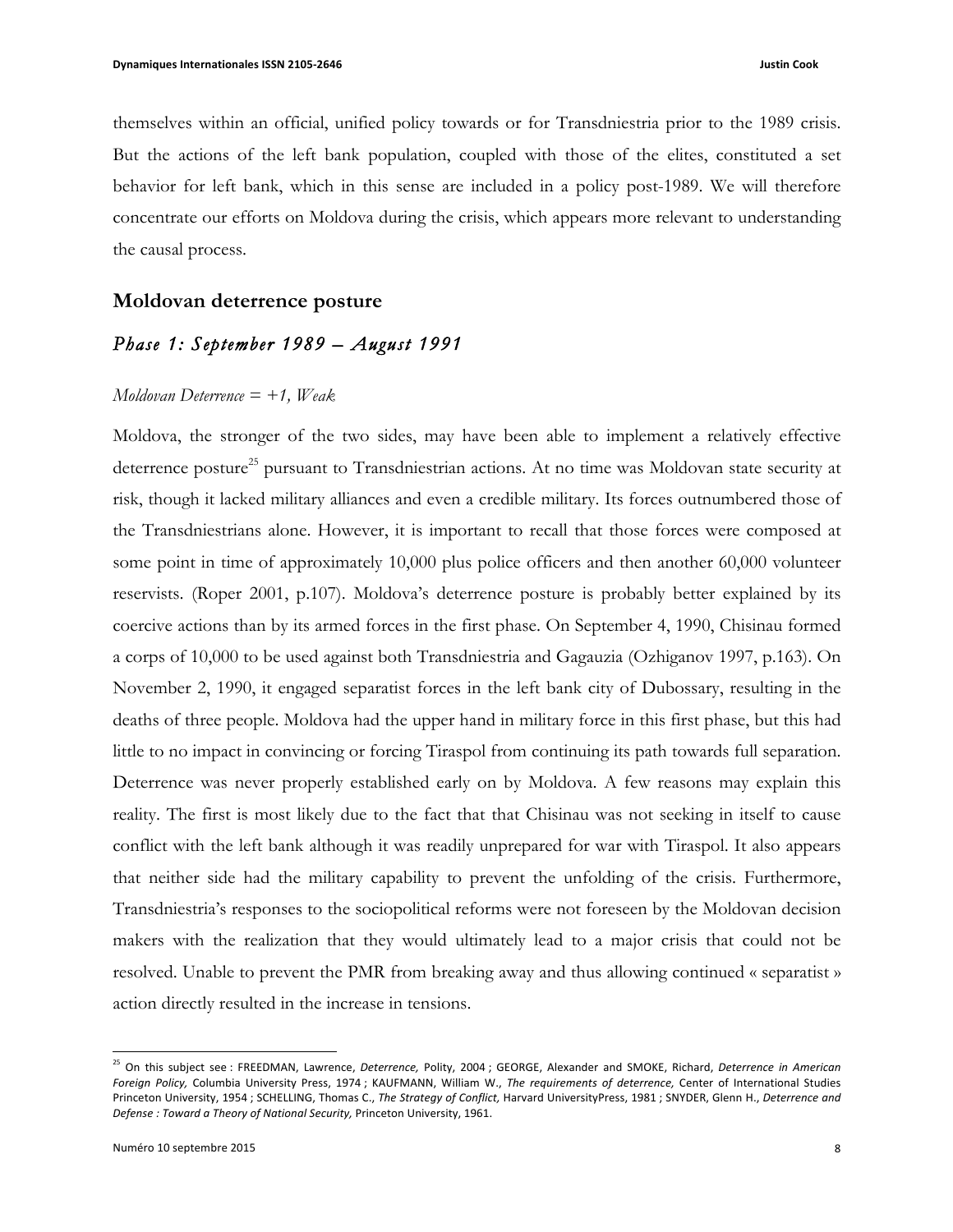We have attributed the rating of «1» or «Weak» to Moldovan deterrence policy. Moldova undertook important measures to be militarily persuasive through recruitment. During the first stage of the conflict, the balance of power was undeniably on the Moldovan side. At that point the Russian 14th Army has declared its neutrality and had not yet intervened directly.

## *Phase 2: September 1991 – June 1992*

#### *Moldovan Deterrence = 0, Absent*

The stakes were raised in the second phase of the conflict. Here, Moldova's objectives remained the same in terms of preventing full Transdniestrian secession. Its commitment to this was more dedicated. In turn, the conflict continued to spiral out of control. Conscious of the deteriorating situation, Moldova decided to call up over « call upon 15,000 for service in four motor infantry brigades, an air defense brigade, a communications unit, and special operations forces » (Lynch 2000, p.112) to provide itself with the necessary means to manage the conflict. Between the  $9<sup>th</sup>$  and 13<sup>th</sup> December 1991, Transnistrian forces lay siege to the cities of Dubossary and Bender, followed by a failed Moldovan offensive in Dubossary. Military assaults from both sides intensified from March 1992 onward. During this time, the PMR benefitted from military assistance from the Russian 14<sup>th</sup> army and from the arrival of Russian Cossacks, solidifying the PMR's position. Between the 14<sup>th</sup> and 15<sup>th</sup> of March, PMR forces attacked Moldovan positions on the left bank.

Fighting continued to intensify throughout May and June 1992. Before the Russian  $14<sup>th</sup>$  Army intervened on June 19, Moldova had already placed heavy artillery and tanks in to Bender (Selivanova 1996, p.66) and had supplied itself with Soviet MiG-29s, tanks, mortars and howitzers (Ozhiganov 1997, p.178); from the 14<sup>th</sup>'s military remaining equipment abandoned in Moldova after its withdrawal from the right bank years prior to the crisis. Despite Moldova's mobilization towards the city of Bender, the Transdniestrians did not pull out of the city. Moldova retook the city after a few days of intensive fighting. Defeat was likely at this point for Transdniestria until the 14<sup>th</sup> Army's intervention drove our Moldovan forces and put an end to the war. Moldova benefitted from Romanian military and technical assistance during the conflict but the latter remained inactive during the war (Tkach 1999, pp.152-153). Moldova's continued attempts to take Bender in the beginning of 1992 probably indicate a balance of power in Moldova's advantage, though the tide swung favorably for the PMR at this stage of the conflict thanks to the Russian 14<sup>th</sup> Army. This inevitably modified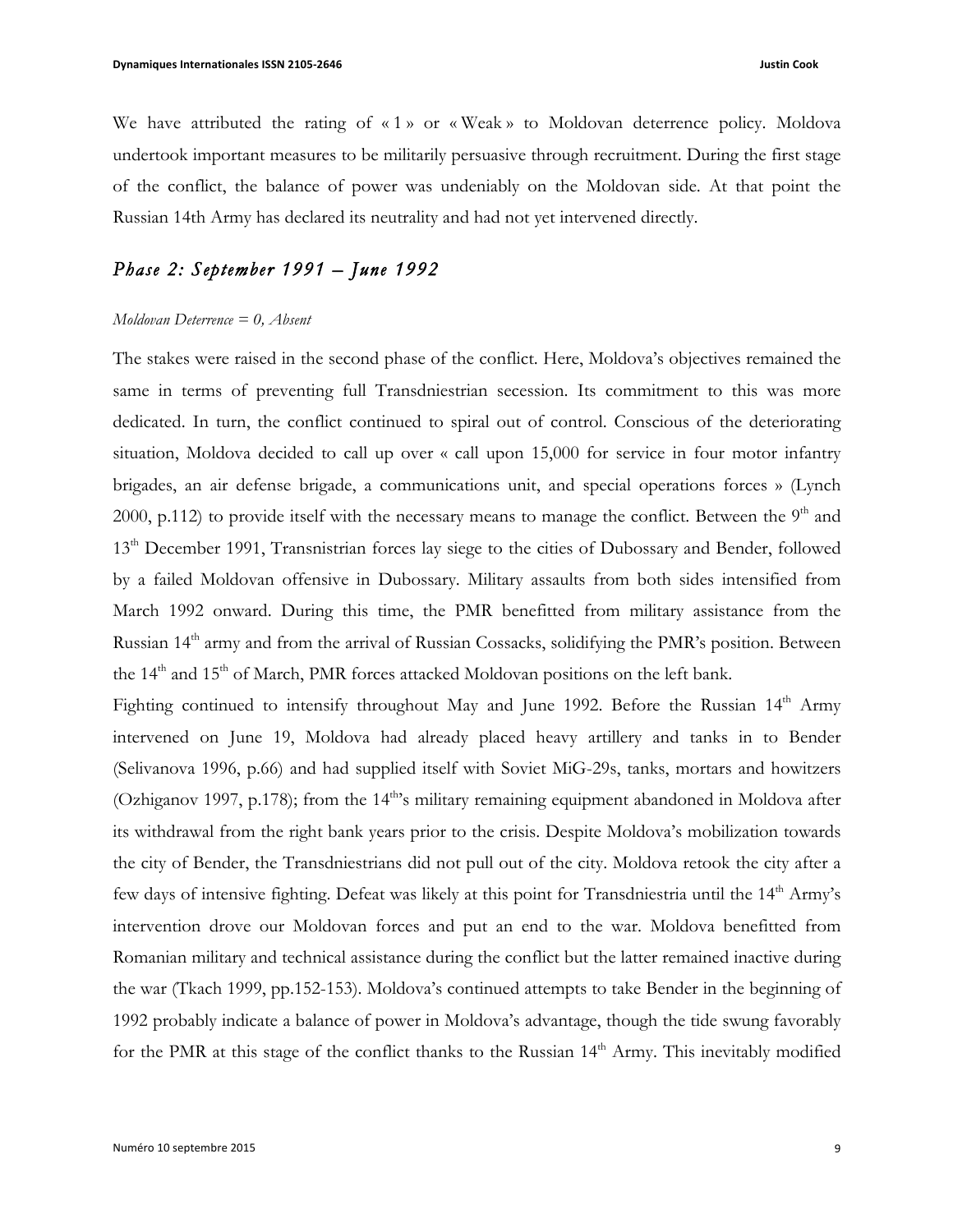the balance of power between Chisinau and Tiraspol as well as the latter's continued efforts in the war. Thus, we evaluate Moldovan deterrence at "0".

## **Moldovan Policy of reassurance**

## *Phase 1 : September 1989 – August 1991*

#### *Moldovan Policy of Reassurance = 0, Absent*

The nature of the Moldovan reforms in both stages of the crisis made it impossible to reunite both banks. Problematics surrounding historical, ideological and identity issues underscored diverging positions as to the future of both entities within one Moldova. Moldova and Transdniestria quickly became bogged down in a self-filling symbolic escalation of tension as violence became the only possible solution to the crisis. Moldova recognized neither Transdniestria's declared independence nor its referendum. There was little to no attempt to turn towards a comprehensive policy seeking to pacify and maintain the unification of the Moldovan state through peaceful means. It only overturned the August 1989 language laws in 1994 (Mungiu-Pippidi 2007, p.92). The implementation of such reforms in August 1989, however, meant that it was certainly too late to back track on its position because of the overwhelming support from the right bank population.

As stated previously, Moldova sought to quell resistance and to retake control over Transdniestria. There was no backtracking for Moldova at this stage. Transdniestrian fears also remained very strong concerning possible Romanian reunification. As states P. Kolstø : « The Moldovans could have reassured the Russian speakers in 1991 only, of course if the result of a referendum at that time had been strongly in favor of independence rather than reunification. This precondition, while not testable, is not altogether likely. There are indications that pro-unification sentiment was running much higher in 1991 (Kolstø 2002, p.272, fn11). » Chisinau did nothing to appease these concerns.

## *Phase 2: September 1991 to June 1992*

## *Moldovan Policy of Reassurance = 0, Absent*

The effectiveness of policy of reassurance can only be determined by how it impacts the actor to which it is applied. Moldova's increased attempts to pacify the situation were likely due to a deteriorating situation. Once again there were no efforts to reverse the language laws or relieve the left bank fears of reunification. By the time the war rolled around in both March and in April 1992,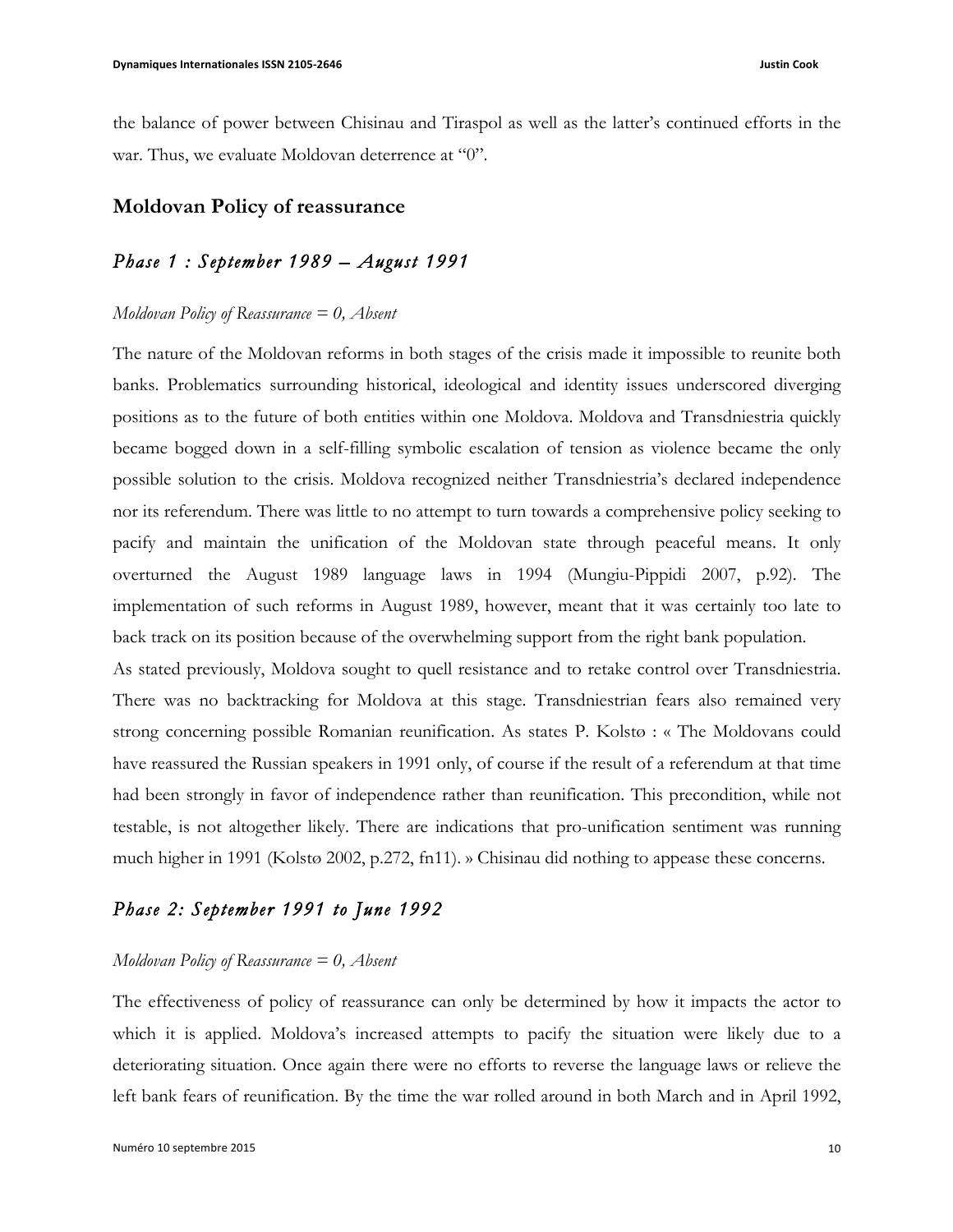the reassurance offered was too little too late. Though the Russian  $14<sup>th</sup>$  Army had not directly entered into the conflict, it had already been providing military assistance to the left bank. On March 19, 1992, Moldova sought to normalize the situation and offered Transdniestria an economic free zone<sup>26</sup> but this failed to bring about the intended results. Ten days later, Moldovan President M. Snegur issued an ultimatum to Transdniestrian authorities (Kolstø et al. 1993, p.987). These efforts came after a unilaterally declared Moldovan cease-fire. In April, an international disarmament commission was brought to the region that included both protagonists, as well as Russia, Ukraine, and Romania. Already two months into war, these were last minute attempts to pacify an increasingly volatile state of affairs.

Previous to these efforts, on March 15, 1992, Moldova called upon the left bank population in attempt to provide calm to the situation.<sup>27</sup> However, in M. Snegur's address to the left bank, he accused I. Smirnov of seeking to incite a civil war.<sup>28</sup> These accusations only inflamed the situation as twenty-one people were killed in armed violence the day after. This event forced the Moldovan government to impose an ultimatum, demanding that the dissidents put down their arms in fortyeight hours<sup>29</sup> or face armed violence.<sup>30</sup> A state of emergency was declared by M. Snegur as a response to the increasing level of violence as the war movedcloser to the city of Bender, situated on the right bank of the Nistru River (Parmentier, 2003 : 40).

## **Moldovan economic interests**<sup>31</sup>

## *Phase 1 :September 1989 – August 1991*

*State of the economy = +3, Difficult; Economic sanctions = 0, Absent*

## *Phase 2 : September 1991 – June 1992*

*State of the economy*  $= +3$ , *Difficult*; *Economic sanctions*  $= 0$ , *Absent* 

 

<sup>&</sup>lt;sup>26</sup> « Moldovan premier puts forward Dnestr peace plan », *BBC Summary of World Broadcasts*, 16 mars 1992.

 $27$  « Apelul Guvernului Republicii Moldova către locuitorii din raioanel de pe malul stîng al Nistrului », March 17, 1992.

 $28$  Ibid.

<sup>&</sup>lt;sup>29</sup>« 21 slain in fierce Moldovan clashes », The Toronto Star, 16 mars 1992.

<sup>&</sup>lt;sup>30</sup> « Rebels get 48 hours to disarm in Moldova », The Age, Melbourne, Australia, March 17, 1992.

<sup>31</sup> As the conflict is segmented into phases of intensity and not into that of other interests, we have regrouped the economic interests of both phases of the conflict into a single explanation as it remains the same throughout.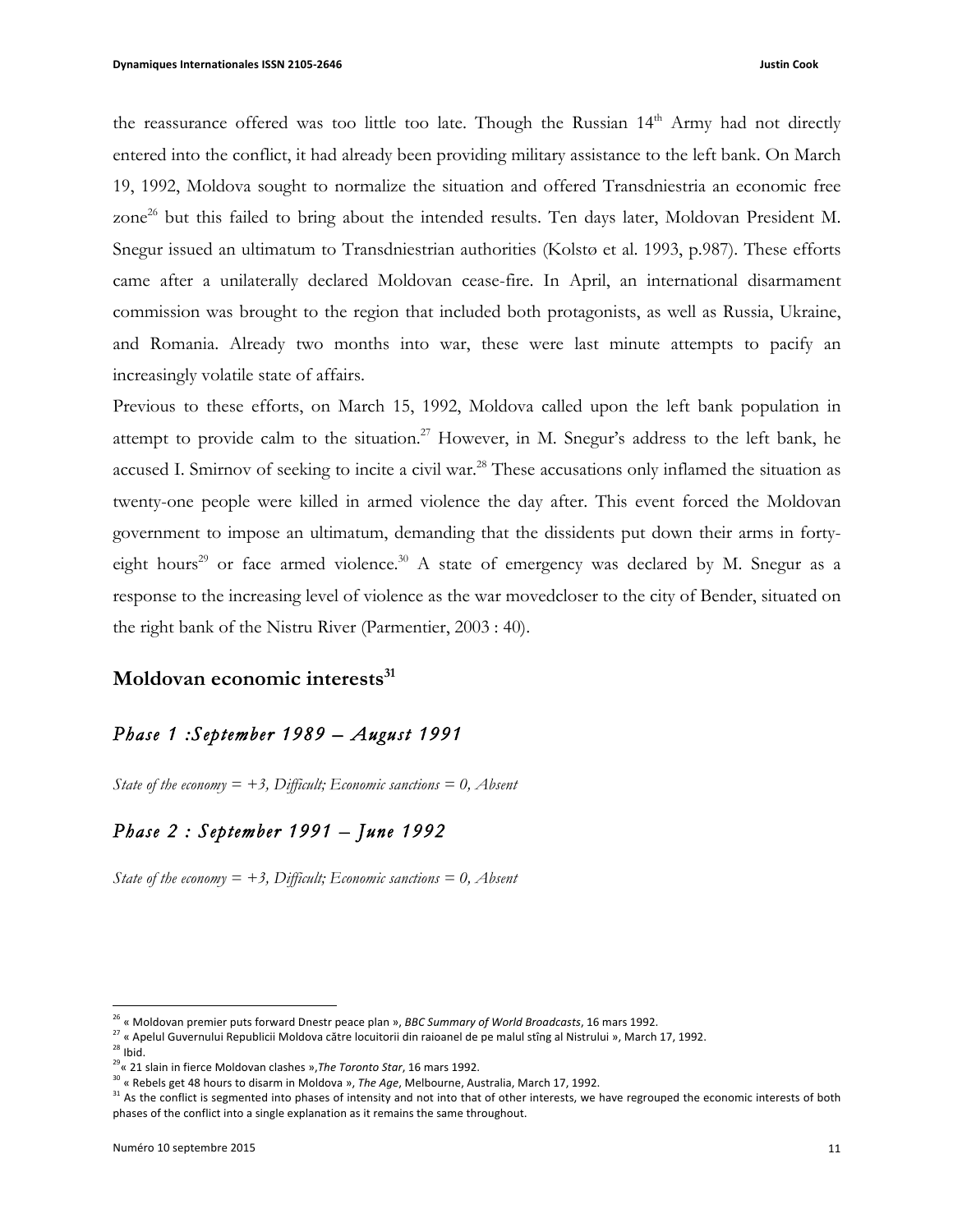The case has been made that the conflict did involve major economic and industrial interests amongst competing regional elites. This is, though, secondary to the issues surrounding Transdniestria within the causal process towards war. For Moldova, the loss of the Transdniestrian region represented an important set back for an economy already reeling due its separation from the former Soviet Union. Chisinau was highly dependent on energy, manufacturing and raw materials – all markets that the USSR was able to provide during the Soviet period (Keune and Orlova 1999, pp.119-120). Transdniestria represented one third of the Moldovan agricultural economy and maintained strong ties to post-Soviet states (Lynch 2000, p.111). Moldova's defeat in the war caused heavy economic and industrial losses. It is reported that in 1992 Transdniestria represented 35% of Moldova's industrial production, 90% of electricity production, and close to 40% of the Moldova's total GDP (Ciobanu 2008, p.94). Therefore, Moldova had a very strong interest in preventing Transdniestria from seceding. It would have been ill advised to implement economic sanctions on the region. In fact, late in the crisis, Moldova attempted to bargain with the PMR through the establishment of an economic free zone. For the Russian-speaking left bank elites, possible reunification with Romania would undoubtedly meant the loss of economic status and privileges in a heavily industrialized region.

## *Phase 1: September 1989 – August 1991*

## *Policy of recognition = 0, Absent*

In its attempt to establish independence, Moldova was both a state and a people seeking international recognition. This became very apparent in the number of national reforms that were implemented in a rather short period of time. Questions surrounding "moldovanization" and the creation of the Moldovan language and population go back as far as the 1920s (King 2000, pp.36- 38). It would have been the first time in centuries that Moldova would have had its own state, (Lynch 2004, p.31) as historically it was dominated or controlled by the Ottomans, the Russian Empire, Romania, or the Soviet Union. The search for the Moldovan identity is still relevant today for many of the population as is evidenced by those who speak Romanian over Moldovan or viceversa. The first period, as previously explained, is characterized by Moldovan reforms seeking to establish an independent state, free from Russian influence. The sociopolitical reforms were therefore very cultural in nature.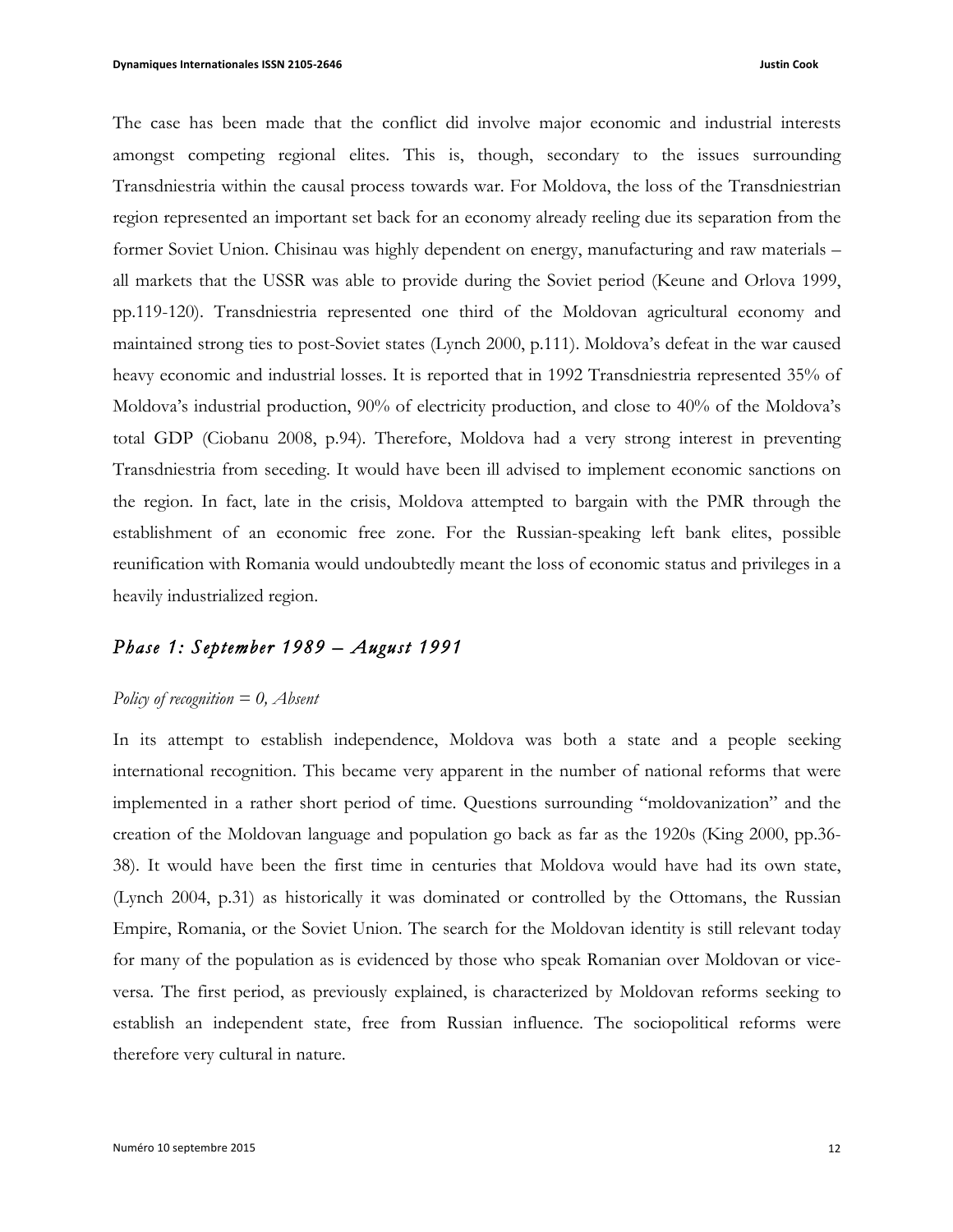Moldova was a witness to similar successful independence movements in the Baltics, from which they were influenced by popular demand.<sup>32</sup> However, the language laws of 1989 were seen as discriminatory toward Russian-speakers.<sup>33</sup> Promoters of reunification with Romania isolated even further the left bank. The Popular Front's parliamentary president, I. Rosca confirmed this desire: « Moldova will unify with Romania – it is inevitable. We need time for Russia to lose power in Moldova. People do not remember what it is like to be part of Romania (Roper 2001, pp.105-106). »

## *Phase 2: September 1991 – June 1992*

## *Policy of recognition = 0, Absent*

That the majority of the Moldovan sociopolitical reforms took place during the first phase does not imply that national sentiment took a back seat during the second phase. However, Moldova faced the Transdniestrian dilemma. In fact, identity remained on the political agenda throughout the 1990s, notably with the new Moldovan constitution of 1994. Contrary to the first phase, Moldova's quest for recognition extended to the international stage, when it joined both the UN and the OSCE. Part of this was an attempt to attract international attention to its conflict, and the Moldovan desire for recognition is became the driving force behind their efforts.

## **Transdniestrian steps towards territorial consolidation**

In this section we will examine Transdniestrian policy toward Moldova through both stages of the conflict. Throughout both phases of the conflict it is apparent that Tiraspol's major objective was to ensure their complete secession and independence from Moldova.

## *Transdniestrian deterrence posture*

*Phase 1: September 1989 – August 1991* 

#### *Transdniestrian deterrence = 0, Absent*

Throughout the first period, Transdniestria, just as Moldova, took necessary measures to guarantee the finalization of their independence. Experts have qualified Transdniestrian security fears as being related to identity-based issues because of the language laws and possible reunification with

<sup>&</sup>lt;u> 1989 - Johann Stein, markin film yn y breninn y breninn y breninn y breninn y breninn y breninn y breninn y b</u>  $32 \times 32$  Moldova : No Quick Fix », op. cit., p. 2

 $33$  Ibid., p. 3.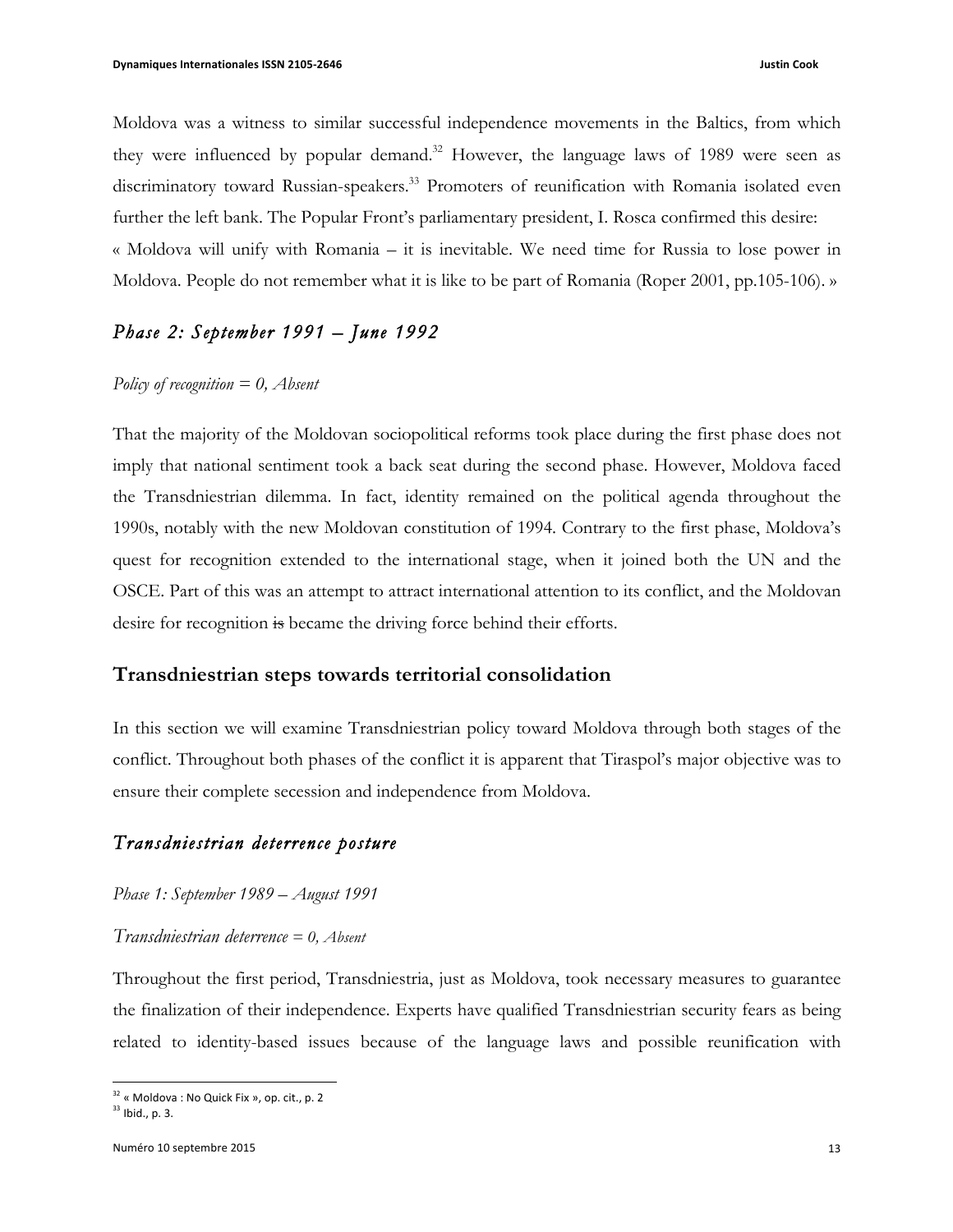Romania. If we accept Transdniestria's deterrence as its ability to put to a halt to Moldova's military advance, then it would be qualified as absent in the first phase. Transdniestria benefited from the Russian 14<sup>th</sup> Army's presence and their large stocks of Soviet arms and munitions on their territory,<sup>34</sup> estimated at over 40,000 tons (Hill 2002, p.5). Though powerful, it is said that the  $14<sup>th</sup>$  was a highly unorganized unit and detached from Moscow's orders (Mörike 1998, p.124). Furthermore, the 14<sup>th</sup>'s inability to overtly and directly commit to engaging Moldovan military forces during early stages of the conflict did to some extent convince decision makers in Chisinau that it would indeed remain neutral throughout the conflict. In 1990, Russian troops were estimated at around 23,000, most of which were in the Russian 14<sup>th</sup> and stationed in Tiraspol (ibid p.124). PMR's deterrent is considered absent as it did not have its own forces during the primary stages of the crisis. Additionally, the loss of the Transdniestrian region for Moldova could be potentially devastating. However, a major rationale for the lack of deterrent could be explained by the opaque role of Russia and the  $14<sup>th</sup>$  army (ibid pp.125-126); this may provide a possible reason as to why Moldova could not be deterred from increasing tension and confrontation.

## *Phase 2: September 1991 – June 1992*

### *Transdniestrian deterrence = +2 Moderate*

An absent Transdniestrian deterrence related to the 14<sup>th</sup>'s commitment issues and Moldova's inability to win it back did not help prevent war in March of 1992. Though Transdniestria's deterrence was boosted by the Russian 14<sup>th</sup> Army's direct intervention in the second stage of the conflict, it came far too late to prevent the Moldovans from their attack on the right bank city of Bender. The conflict had thus already spun out of control before the  $14<sup>th</sup>$ s full military engagement. The Russian 14<sup>th</sup> was a considerable military force to be reckoned with. Even in late May, there remained questions surrounding its allegiance. Yeltsin originally declared the 14<sup>th</sup> Army as neutral, but evidence shows it was quite apparent what side Russia would take in the war. I. Smirnov and G. Marakutza had been meeting with A. Lukianov and were promised assistance (Nouzille 2004, p.254). On April 1, 1992, Yeltsin took full control of the 14<sup>th</sup>, previously commanded by the Commonwealth of Independent States (CIS) in fear that the 14<sup>th</sup>'s ties to the local population would draw them out of the 14<sup>th</sup>'s command (Mörike 1998; pp.124-125). Already in January 1992, the PMR was in the process of putting together its own military forces. Though local officers of the 14<sup>th</sup> had

 $34$  It is difficult to know when exactly the Russian 14th Army began supporting Transdniestria. It is highly likely that military assistance began before the second phase.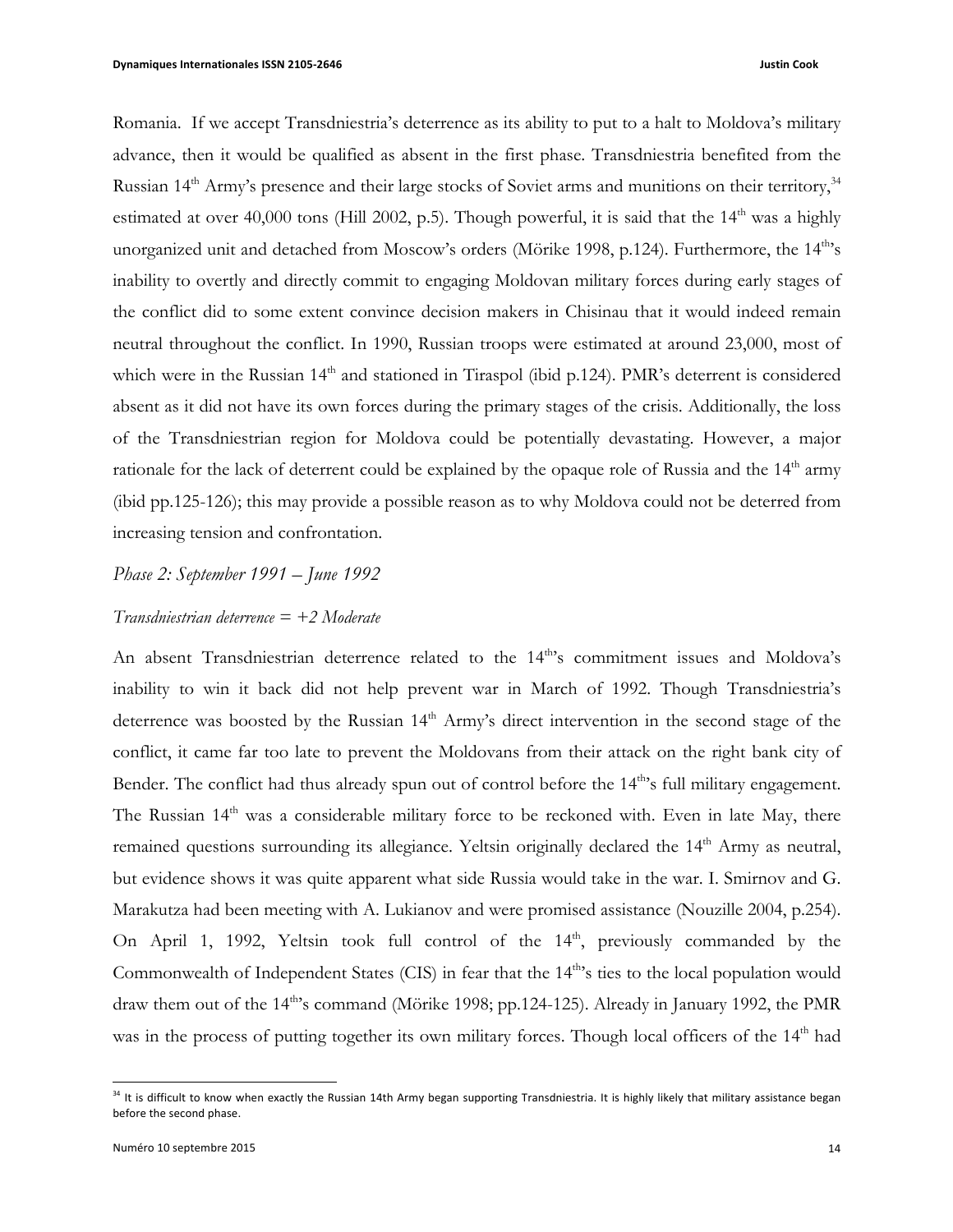already been involved to this point, I. Smirnov publically called for the  $14<sup>th</sup>$ s officers to integrate into the PMR's national guard (ibid. p.125). In spring of 1992, Cossacks from different parts of the former Soviet states arrived in Transdniestria to take part in the conflict. It is estimated that they numbered anywhere from 700 to 1000 (Lynch 2000, p.113 ; Ozhiganov 1997, p.176) and Yeltsin will call upon Russia General Alexandre Lebed to take control of the disorganized 14<sup>th</sup> Army.

We propose that a very late,  $14<sup>th</sup>$  Army intervention in mid June 1992 may have led Moldova to believe before that the army would not directly engage Moldovan forces, though they had already been providing heavy military equipment and assistance with logistics to the Transdniestrian side : « [..] It appears that the  $14<sup>th</sup>$  army did send mixed signals throughout all of this. That was the problem. The Transdniestrians felt they could rely on the 14<sup>th</sup> army support (they, after all, had been receiving arms and men long before 1992). The Moldovans felt that the 14<sup>th</sup> army would stand aloof so long as the fighting did not escalate seriously.  $v^{35}$  Thus we accord the score of « 2 » to Transdniestrian deterrence because of Russian 14<sup>th</sup> Army support with consideration to its misleading position.

## *Transdniestrian Economic Interests*

*Phase 1: September 1989 – August 1991* 

*State of the economy*  $= +3$ , *Difficult*; *Economic sanctions*  $= 0$ , *Absent* 

*Phase 2: September 1991 – June 1992* 

#### *State* of the economy  $= +3$ , *Difficult*; *Economic sanctions*  $= 0$ , *Absent*

The economic question becomes relevant with regard to the status question of the left bank elites. The Russian-speaking population dominated the hierarchal and industrial positions. I. Smirnov, for example was at one time the factory director of Electromash. Elites were scared off by the potential reunification with Romania, though Moldova did not seek to take away elitist positions. A one point, Moldova arrested I. Smirnov but he was quickly released as Transdniestria threatened to cut off gas supplies.

<sup>&</sup>lt;u> 1989 - Johann Stein, markin film yn y breninn y breninn y breninn y breninn y breninn y breninn y breninn y b</u>  $35$  Charles King quoted in: Kolstø, 2002 : 270.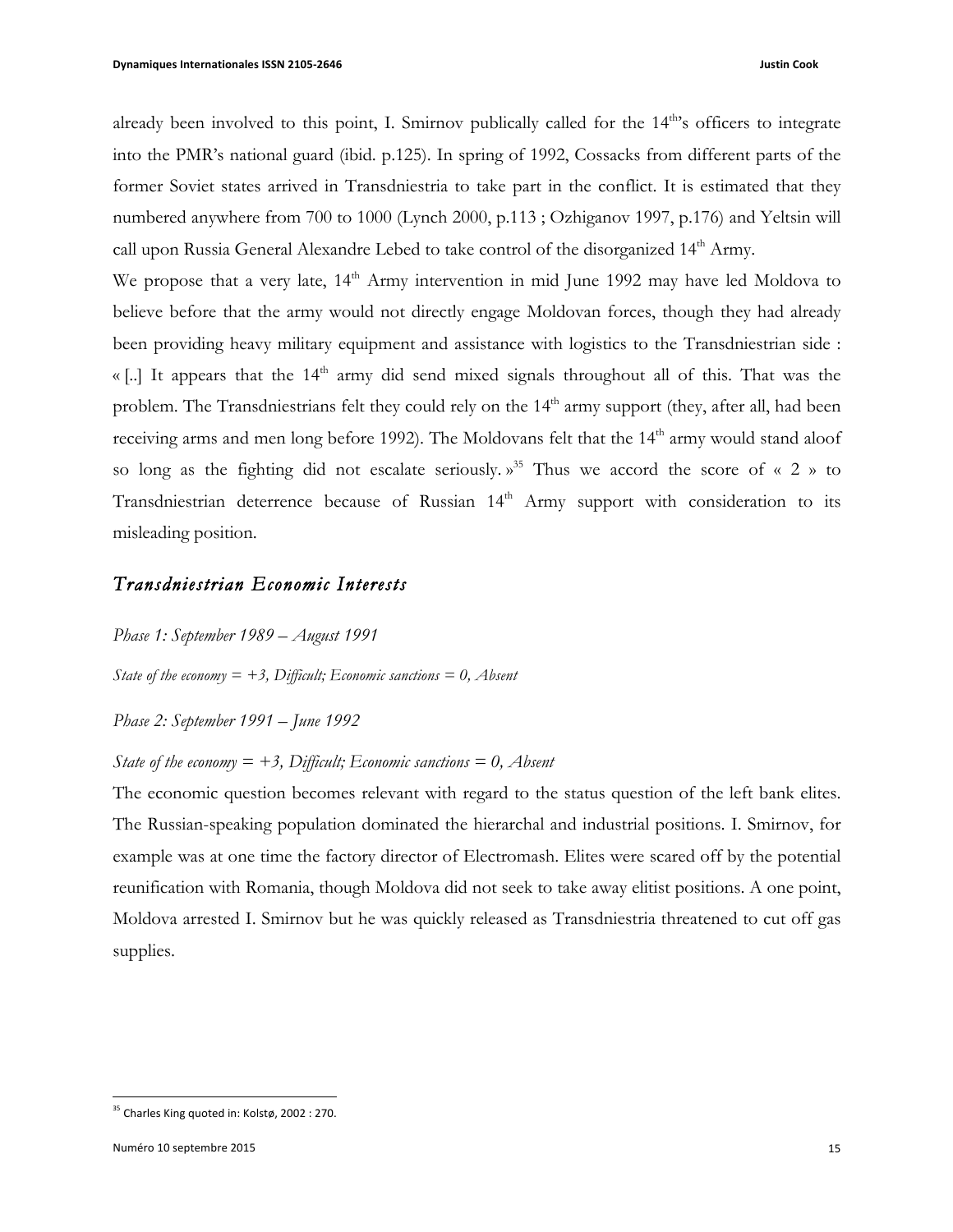## *Transdniestrian Symbolic Policy*

*Phase 1: September 1989 – August 1991* 

#### *Policy of recognition = 0, Absent*

Moldovan sociopolitical reforms constituted a major fear for Transdniestrians as « […] the most visible sign of the shifting balance of power was from ethnic Russian to Romanian speakers. »<sup>36</sup> This independence movement « inevitably led to a "Moldovanisation" or "De-Russification" of power structures. By 1991, ethnic Moldovans occupied nearly 90 per cent of leadership positions within the government and the state administration.  $v^{37}$  Hence, just as is the case for Moldova, the PMR was, by its actions, seeking recognition. The PMR held referendums on independence in January and May of 1990. The importance of obtaining an official status for the Transdniestria cannot be underestimated as these referendums were unquestionably in favor of the establishment of the PMR. These events shaped an official political agenda for years to come (Ibid : 106). On March 12, the PMR prohibited the use of the Latin script and it refused in April to accept the new Moldovan tricolor flag. Later in June, Tiraspol sought to create an economic free zone with Chisinau in which Russian was the official language.

*Phase 2: September 1991 – June 1992 Policy of recognition = 0, Absent*

By the time the second phase was commenced, the PMR had already consolidated power within its territory. Efforts from here on out, were focused on maintaining its security apparatus and rebuffing Moldova's advances. Transdniestria was not seeking to reassure or to play any role in its drive towards independence; its perception was that it was purely reacting to Moldovan aggression.

## **Conclusion**

The Moldovan-Transdniestrian case study represents a unique opportunity to academics in that it demonstrates the limitations of rational deterrence in relation to the difficulty of interpreting actors' intentions. Ambiguous signals from Russia and the lack of an overt 14<sup>th</sup> Army agenda (until very late in the second phase) were significant factors that affected the outcome of this conflict. While

<sup>&</sup>lt;u> 1989 - Johann Stein, fransk politik (d. 1989)</u> <sup>36</sup> Charles King cited in : Roper, 2001 : 105.

 $37$  « Moldova : No Quick Fix », op. cit., p. 3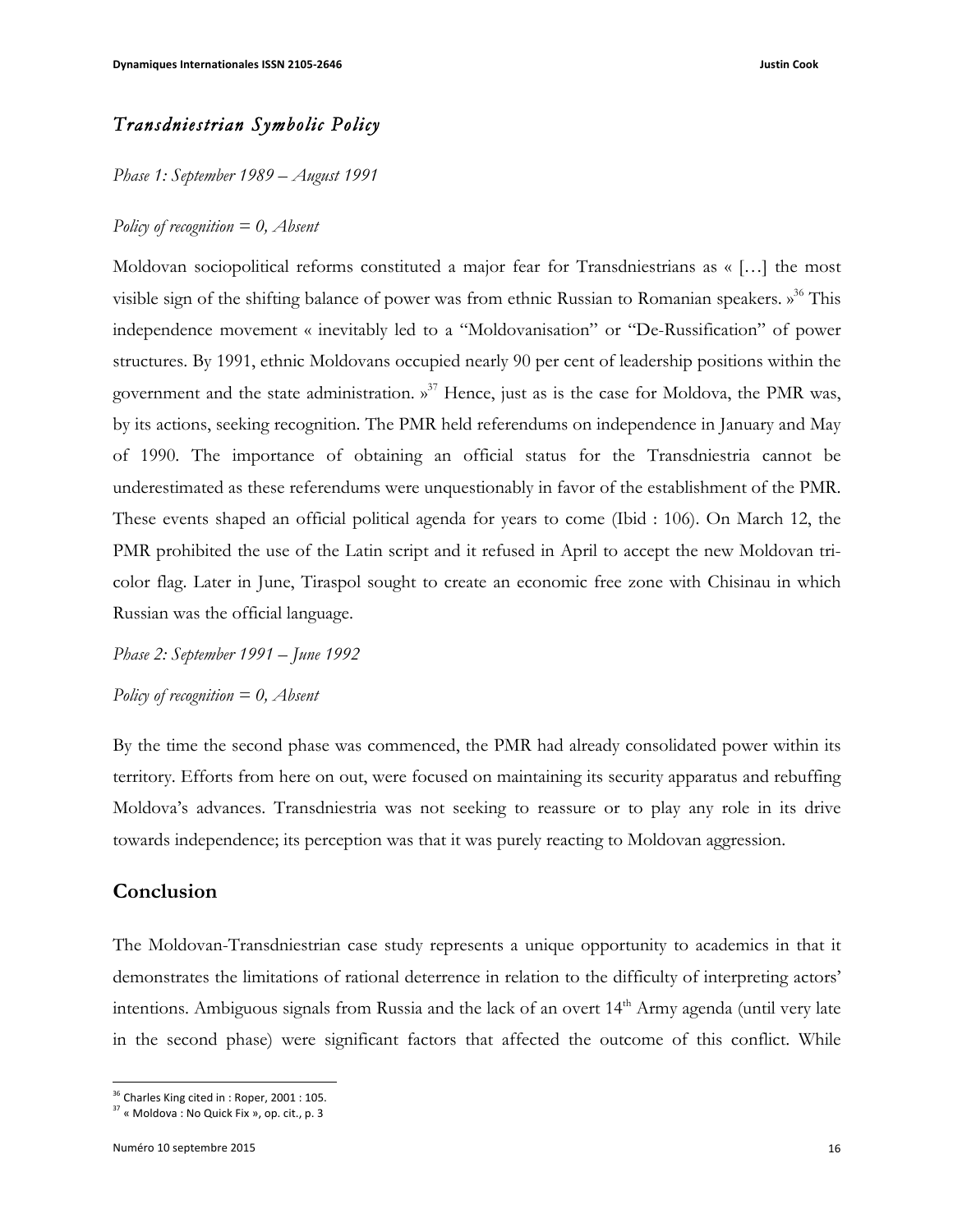rational deterrence would indicate that Moldova should have been able to either deter, coerce, or defeat the PMR during the first phase of the crisis, what it does not take into account is the overwhelming negative impact that Moldova's national policies had on the left bank population and the resulting perception of mis-recognition.

Additionally, this case study provides further clarification on the causes of conflict. What this confirms is that a substantive analysis requires a return to the root causes. From a causal perspective, such analysis helps to us to better grasp and evaluate the ripening of a conflictual situation. For both Moldova and Transdniestria, economic interests were of major concern. Their fears only became a reality when their interests were potentially in jeopardy. When we observe the chain of events that takes place over time we note that factors such as identity, language, and nationalism all had an impact at a crucial time. The fact that the two banks were not in conflict prior to August of 1989 (when the language laws were passed) provides evidence of the influence of such factors on the perceptions of left bank Russian-speaking population. As such, they must be considered to be triggering factors of the conflict, and bring new significance and importance to considerations regarding the role of security and economic aspects.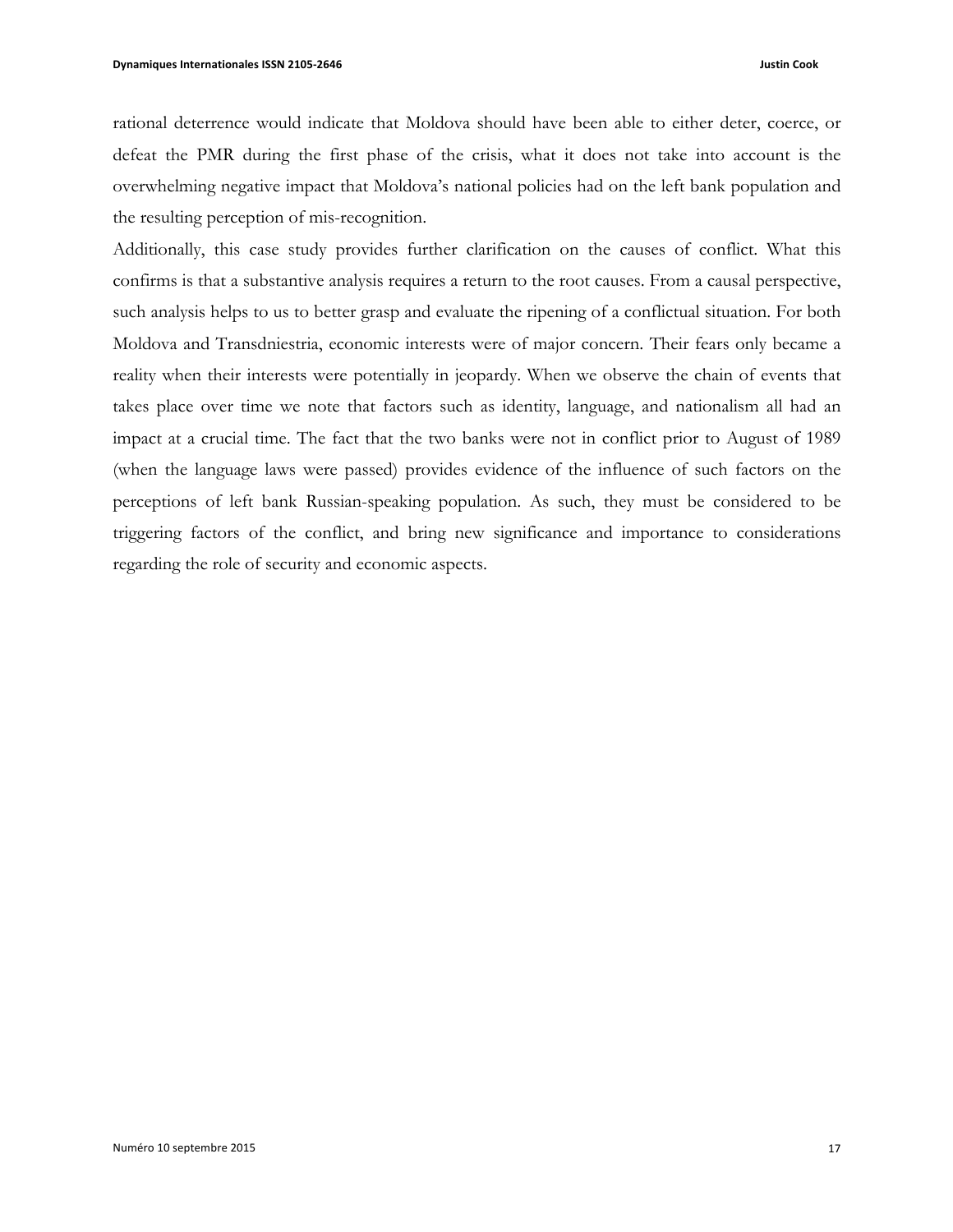## **Sources**

« 21 slain in fierce Moldovan clashes », *The Toronto Star*, 16 mars 1992.

« Apelul Guvernului Republicii Moldova către locuitorii din raioanel de pe malul stîng al Nistrului », March 17, 1992.

BĂDESCU, Paraschiva, « The Conflict in Transnistria/Moldova : After 20 years », *Journal of European Studies and International Relations,* Vol. III, Issue 1, 2012, pp. 38.

BLAKKISRUD, Helge et KOLSTØ, Pål, « From Secessionist Conflict Toward a Functioning State : Processes of State- and Nation- Building in Transnistria », *Post-Soviet Affairs,* Vol. 27, No. 2, 2011, pp.178-210.

CASHMAN, Greg, *What Causes War ? : An Introduction to Theories of International Conflict*, Rowman & Littlefield Publishers,  $2<sup>nd</sup>$  edition, 2013.

CIOBANU, Ceslav, *Frozen and Forgotten Conflicts in the Post-Soviet States: Genesis, Political Economy and Prospects for Solutions*, United States Institute of Peace, 2009.

CHINN, Jeffrey, « The Politics of Language in Moldova », *Demokratizatsiya,* pp. 309-315.

CHINN, Jeff and ROPER, Steven D., « Ethnic Mobilization and Reactive Nationalism : The Case of Moldova », Nationalities Papers, Vol. 23, No. 2, 1995, pp. 291-325.

COJOCARU, Natalia, « Nationalism and Identity in Transnistria », *Innovation : The European Journal of Social Science Research,* Vol. 19, No. 3-4, 2006, pp. 261-272.

DEMBINSKA, Magdalena and IGLESIAS, Julien Danero, « The Making of an Empty Moldovan Category within a Multiethnic Transnistrian Nation », *East European Politics and Societies and Cultures,*  Vol. 20, No. 10, 2013, pp. 1-16.

DIMA, Nicolas, From Moldavia to Moldova. The Soviet-Romanian Territorial Dispute, East European Monographs, 1991.

FREEDMAN, Lawrence, *Deterrence,* Polity, 2004 ; GEORGE, Alexander and SMOKE, Richard, *Deterrence in American Foreign Policy,* Columbia University Press, 1974.

HENSEL, Paul R., « Charging a Course to Conflict : Territorial Issues and Interstate Conflict, 1816- 1992 », *Conflict Management and Peace Science,* Vol. 15, No. 1, Fall, 1996, pp. 43-73.HILL, William H., « Making Istanbul a Reality : Moldova, Russia and the Withdrawal from Transnistria », *Helsinki Monitor,* 2002, pp. 129-145.

HILL, William H., *Russia, the Near Abroad, and the West*, Woodrow Wilson Center Press/The John Hopkins University Press, 2012.

IONESCU, Dan, *From SSMR to the Republic of Moldova ± PMR,* Chisinau Museum, 2002.

KAUFMANN, William W., *The requirements of deterrence,* Center of International Studies Princeton University, 1954.

KEUNE, Maarten and ORLOVA, Nina, « The Deepening Social Crisis and Poverty in Moldova : An Analysis of Income, Consumption and Nutrition in the 1990s », *South-East Europe Review for Labour and Social Affairs,* Vol. 2, No. 1, April 1999, pp. 119-129.

KING, Charles, « Moldovan Identity and the Politics of Pan-Romanianism », *Slavic Review*, Vol. 53, No. 2, 1994, pp. 345-368.

KING, Charles, *The Moldovans : Romania, Russia and the Politics of Culture*, Hoover International Press, 2000.

KOLSTØ, Pål, « Conclusion : Identities » in : KOLSTØ, Pål, (ed.), *National Integration and Violent Conflict in Post-Soviet Societies : The Cases of Estonia and Moldova,* Rowan & Littlefield Publishers, 2002.

KOLSTØ, Pål, « Nation-Building in the Former Soviet USSR », *Journal of Democracy,* Vol. 7, No. 1, 1995, pp. 118-132.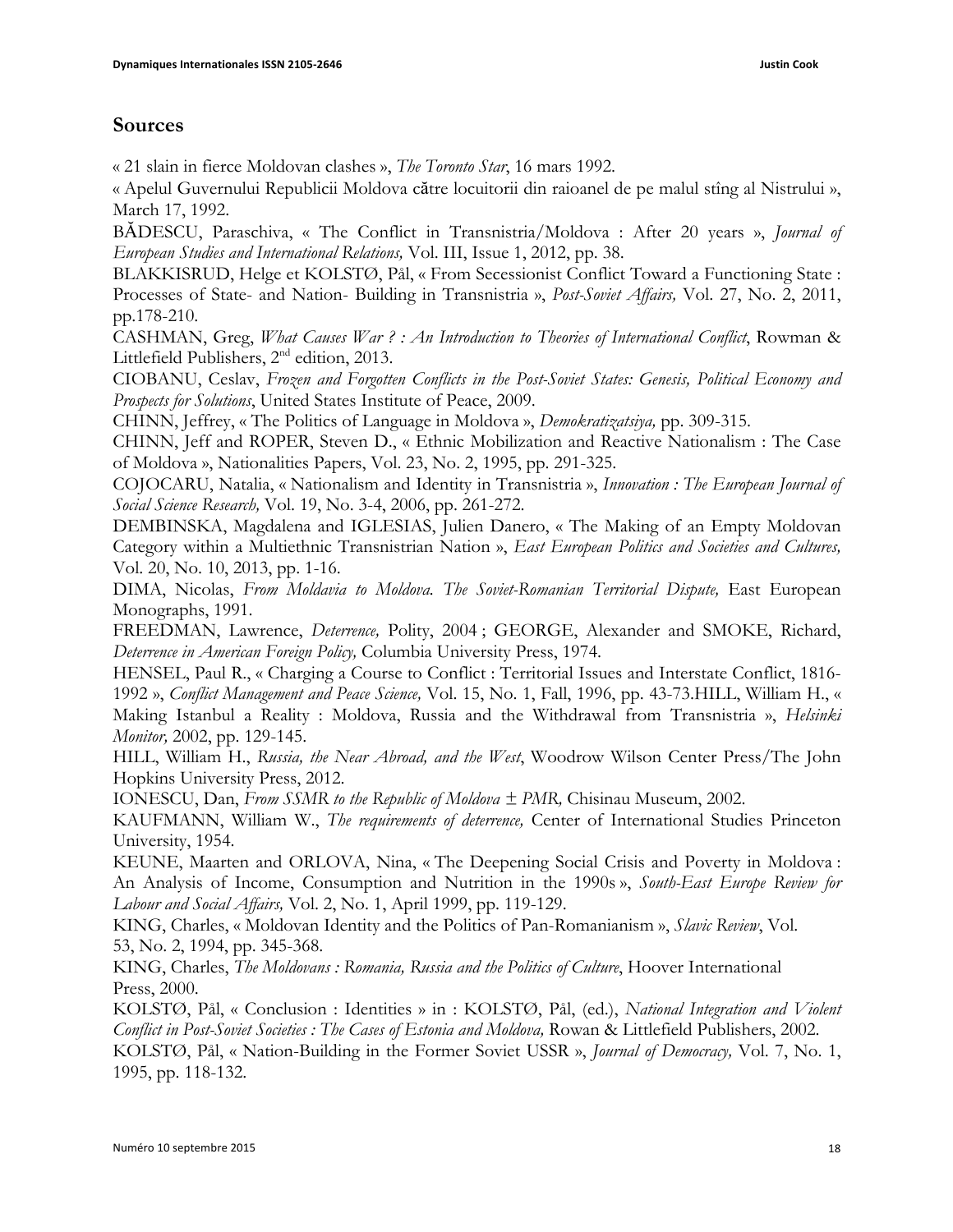KOLSTØ, Pål, EDEMSKY, Andrei and KALASHNIKOVA, Natalya, « The Dniestr conflict : Between Irredentism and Separatism », Europe-Asia Studies, Vol. 45, No. 6, 1993, pp. 973-2000.

KOLSTØ, Påland MALGIN, Andrei, « The Transnistrianrepublic : A case of politicized regionalism », *Nationality Papers,* Vol. 26, No. 1, 1998, pp. 103-127.

LEBOW, Richard Ned, *Why Nations Fight : The Past and Future of War*, Cambridge University Press, 2010.

LEVY, Jack S. and THOMPSON, William R., *Causes of War*, Wiley-Blackwell, 2010.

LINDEMANN, Thomas, *Causes of War. The struggle for Recognition,* ECPR Press, 2011.

LINDEMANN, Thomas, *La Guerre: Théories, Causes, Règlements*, Armand Colin, 2010

LINDEMANN, Thomas, *Sauver la face, sauver la paix. Sociologie constructiviste des crises internationales,*  L'Harmattan, 2010.

LINDEMANN, Thomas and CLEMENT, Maéva, « Introduction. Les politiques symboliques de prévention de guerre dans les crises internationales », *Dynamiques Internationales,* 2015.

LINDEMANN, Thomas and RINGMAR, Erik, *The struggle for recognition in international relations,* Paradigm Publisher, Yale Series, 2012.

LYNCH, Dov, *Engaging Eurasia's Separatist States : Unresolved Conflicts and De Facto States,* United States Institute of Peace, 2004.

LYNCH, Dov, *Russian Peacekeeping Strategies in the CIS : The Cases of Moldova, Georgia and Tajikistan,*  Royal Institute of International Affairs, 2000.

« Moldova : No Quick Fix » *International Crisis Group*, Europe Report No. 147, August 12, 2003, pp. 41.

« Moldovan premier puts forward Dnestr peace plan », *BBC Summary of World Broadcasts*, March 16, 1992.

« Moldavians demonstrate », *Daily Breeze,* California, September 1, 1989.

MÖRIKE, Andrea, « The Military as a Political Actor in Russia: the cases of Moldova and Georgia », *The International Spectator,* Vol. 33, No. 3, 1998, pp. 119-131.

MUNGIU-PIPPIDI, Alina, « Disputed identity as unescapable pluralism. Moldova's ambiguous Transition », *Romanian Journal of Political Science,* Polsci Papers, 2007, pp. 85-101.

NANTOI, Oazu, Interview, May 2014.

NANTOI, Oazu, « The Issue of the Conflict in the Eastern Zone of the Republic of Moldova After Maastricht », pp. 225-250, in : BARBAROSIE, Arcadie and NANTOI, Oazu, (eds.), *Aspects of the Transnistrian Conflict,* Institutul de Politici Publice, Chisinau, 2004.

NOUZILLE, Jean, *La Moldavie: Histoire Tragique d'une Région Européenne*, Comité européen d'histoire et de stratégie balkaniques, Editions Bieler, 2004.

OZHIGANOV, Edward, « Chapter  $7:$  The Republic of Moldova : Transdniester and the  $14<sup>th</sup>$ Army », pp. 145-209, in : ARBATOV, Alexei et al., (eds.), *Managing Conflict in the Former Soviet*

*Union : Russian and American Perspectives,* CSIA Studies in International Security, 1997.

PARMENTIER, Florent, *La Moldavie à la croisée des chemins,* Universitoo, 2003.

PRINIA, Frederica, « Linguistic Divisions and The Language Charter – The Case of Moldova », *ECMI,* Working Paper # 64, March 2013, pp. 13.

« Rebels get 48 hours to disarm in Moldova », *The Age*, Melbourne, Australia, March 17, 1992.

« Report No. 13 », *CSCE Mission to Moldova*, November 13, 1993, pp. 8 (http://www.osce.org/moldova/42307).

ROPER, Steven D., « Regionalism in Moldova : The Case of Transnistria and Gagauzia », pp. 102- 122; in : HUGES, James and SASSE, Gwendolyn, *Ethnicity and Territory in the Former Soviet Union: Regions in Conflict,* Routledge Series in Federal Studies, 2001.

SCHELLING, Thomas C., *The Strategy of Conflict,* Harvard University Press, 1981.